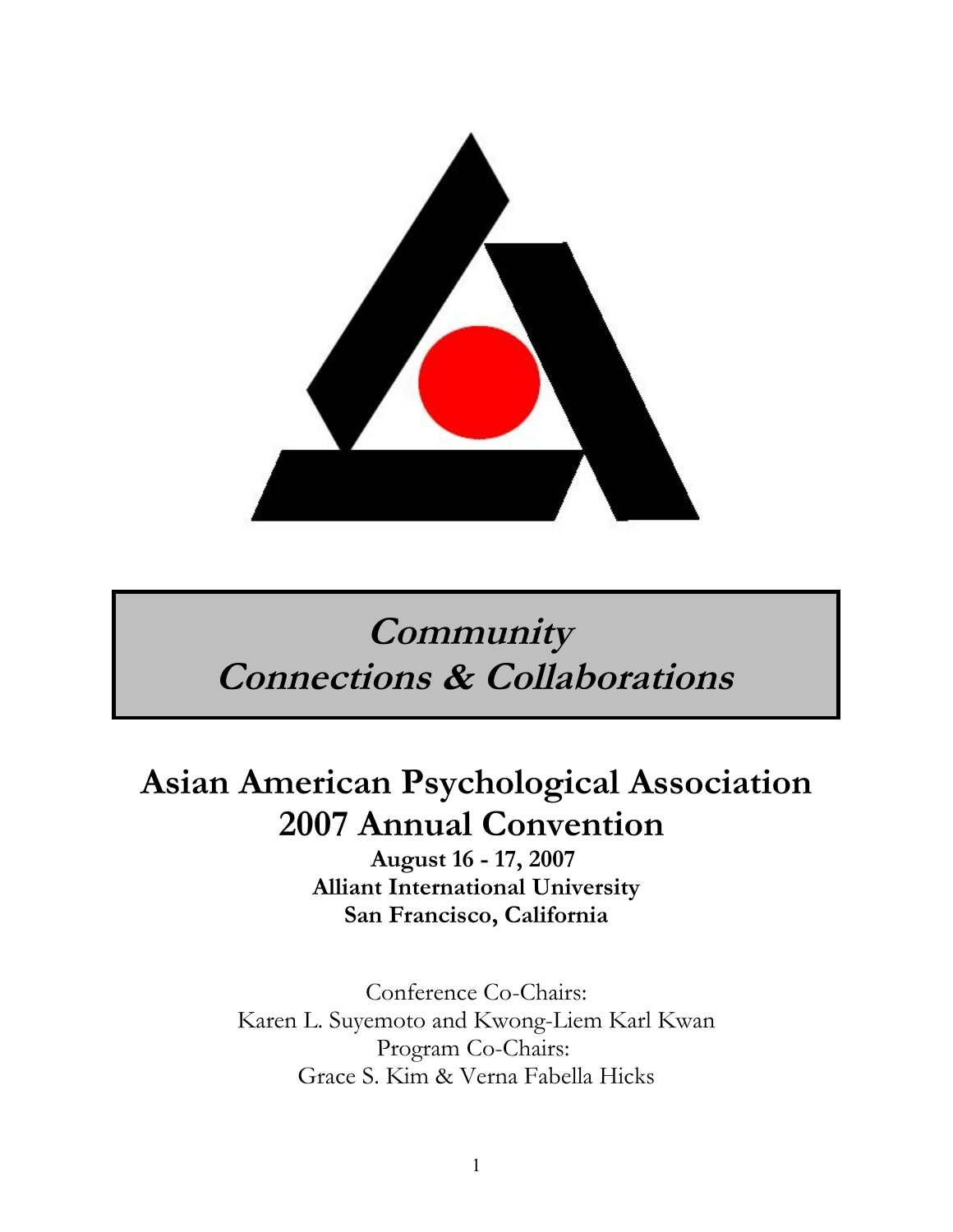### **AAPA 2007 Conference: Community Connections and Collaborations August 16-17, 2007, San Francisco**

Karen L. Suyemoto and Kwong-Liem Karl Kwan, Conference-Co-Chairs

### **Welcome to San Francisco!**

The 2007 Conference marks a milestone as we host the first 2-day conference in the history of the Asian American Psychological Association. Thanks to the dedication and hard work of a great program committee, led by Grace Kim and Verna Fabella Hicks as Program Co-Chairs, we have a stellar program that reflects the diversity, creativity, and social conscience of Asian American Psychology. True to the spirit of the conference theme "Community Collaborations and Connections," AAPA joins hands with Alliant International University (California School of Professional Psychology, CSPP – San Francisco), the National Asian American and Pacific Islander Mental Health Association (NAAPIMHA), and the Richmond Area Multi-Services, Inc. (RAMS), who are co-sponsors of this year's conference. In addition to our usual sessions, posters, and mentoring reception on the first conference day, the second day offers 3-hour-long workshops aimed at developing practice, research, teaching, and advocacy skills. Sessions and workshops are offered by NAAPIMHA and RAMS as well as AAPA and our breakfast/lunch/snack will be prepared and catered by Café Phoenix – an on-the-job training café and catering services operated by clients in RAMS Hire-Ability Vocational Services. The conference also offers four guided educational tours to Angel Island, Chinatown, RAMS sites, and San Francisco community mental health programs. Let's connect, collaborate, and celebrate our achievements!

### **2007 AAPA Conference Committee**

Conference Co-Chairs: Karen L. Suyemoto and Kwong-Liem Karl Kwan On-Site Conference Chair: Tai Chang Program Co-Chairs: Grace S. Kim and Verna Fabella Hicks Sessions: John Tawa and Miki Lasher Posters: Matthew Miller and Sarah Cho-Kim Registration: Angela Ebreo and Nancy Lin Volunteer Coordinators: Julie AhnAllen & Patricia Lee Banquet Coordinator:: Stephanie Day Bookdrive Co-Chairs: Urmi Chakrabarti and Stephanie Pituc Mentoring Reception Coordinator: Arpana "Annie" Gupta Awards Committee Chair: Fred Leong Events Coordinator:s: Ellen Lin & Kavoos G.Bassiri CE CREDIT Coordinator:: Chun-Chung Choi

### **Special Thanks to our Proposal Reviewers and Poster Judges:**

 Our Proposal Reviewers: Muninder Kaur Ahluwalia, Julie AhnAllen, Hazel R. Atuel, Audrey Bangi, Urmi Chakrabarti, Edward Chang, Janet Chang, Nadine Chang, ,Melody Chao, Grace Chen, Wendy Cheng, Joyce P. Chu, Michi Fu,Yuhong He, Joyce Ho, George Hong, Que-Lam Huynh, Bryan S. K. Kim, Greg Kim-Ju, Chu Kim-Prieto, Szu-Hui Lee, Weichien Lee, Kelly Yu-Hsin Liao, Jeff Mio, Laurie McCubbin, Dung Ngo, Angela-Minhtu Nguyen, Yuki Okubo, Jennie Park-Taylor, Anneliese Singh, Rachel Ting, Femina Varghese, Meifen Wei, Tony Wu, Ann Marie Yamada Our Poster Session Judges: Amanda Baden, Grace Chen, Katherine Eng, George Hong,Bryan Kim

And to Frances Shen for overseeing our website, including multiple updates to the conference information that enables our members to stay informed.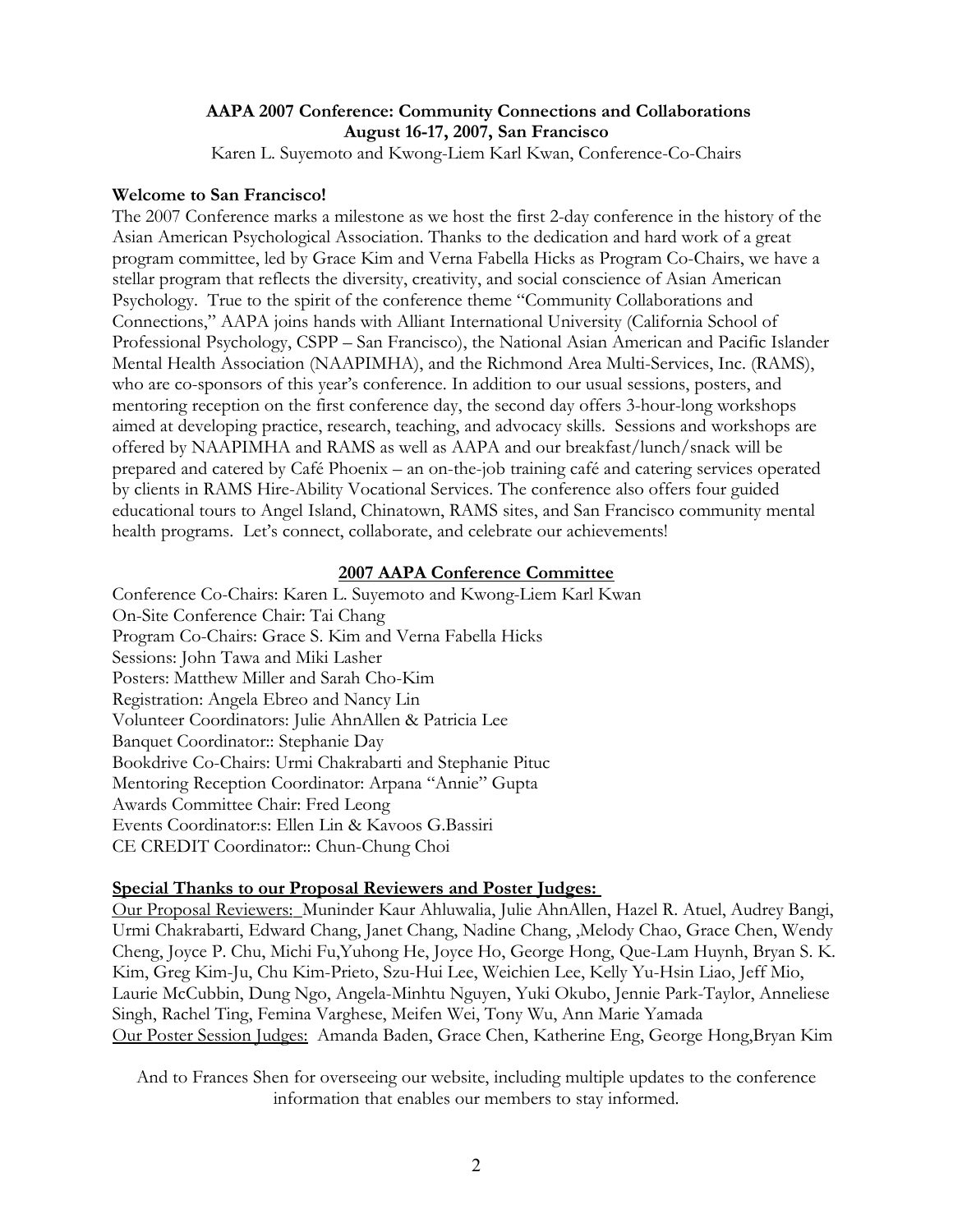**Special thanks** to the following individuals and publishers for donations to the Book Drive to support student travel awards: David Goh, Debra M. Kawahara, Jeffery S. Mio, Frank H. Wu, Barefoot Books, Boyd Mills Press, Coffee House Press, Creative Therapies, Free Spirit, Guilford Press, Harper Collins, Haworth Press, Houghton Mifflin, McGraw Hill, New York University Press, Parent Magic, ProEd Books, Rutgers University Press, Sage, Springer, Teachers College Press, UCLA Asian American Studies Center, University of Hawaii Press, University of Minnesota Press, W.W. Norton & Company.

### **MEET OUR CONFERENCE CO-SPONSORS:**

### ALLIANT INTERNATIONAL UNIVERSITY

Formed in July 2001 by the combination of the California School of Professional Psychology (CSPP) and United States International University (USIU), Alliant International University is an independent, not-for-profit institution of higher education with a history distinguished by innovation. Alliant focuses on preparing students for professional careers in the applied social sciences. As a community of scholars and practitioners, our faculty and students are committed to making an impact in society, and on producing results that make a difference in the lives of individuals, families, schools, organizations and businesses and nations. Our institution applies scholarship to solve social problems and has always had an abiding concern for diversity and internationalism.

The California School of Professional Psychology prepares students for careers as clinical psychologists, marital and family therapists and other mental health professionals. CSPP started the professional school movement and was one of the very first professional schools of psychology to integrate multiculturalism into its entire curriculum. CSPP remains an innovator, developing new programs such as the post-doctoral Master of Science program in clinical psychopharmacology and the clinical psychology PsyD program in Hong Kong.

### RICHMOND AREA MULTI-SERVICES, INC. (RAMS)

Founded in 1974, Richmond Area Multi-Services, Inc. (RAMS) is a private, non-profit comprehensive mental health agency providing community-based, culturally competent, and consumer-guided services that meet the mental health, vocational, social, and educational needs of the diverse San Francisco Area, with an emphasis on serving the Asian & Pacific Islander American community. RAMS has over 30 clinical programs integrated into 7 core programs and is able to provide clinical services in 20 languages to the adults, children, youth, and families.

RAMS congratulates and celebrates with the Asian American Psychological Association at the 2007 Conference in San Francisco. As part of the co-sponsorship for the AAPA 2007 Conference, RAMS is also able to provide catering for breakfast & lunch from **Café Phoenix**. This reputable and well-reviewed client-operated café & catering service is an on-the-job training site of RAMS Hire-Ability Vocational Services - this program provides training and employment services to adults with mental health conditions and aims to enable participants to gain successful employment while improving self-sufficiency and maintain long-term employment.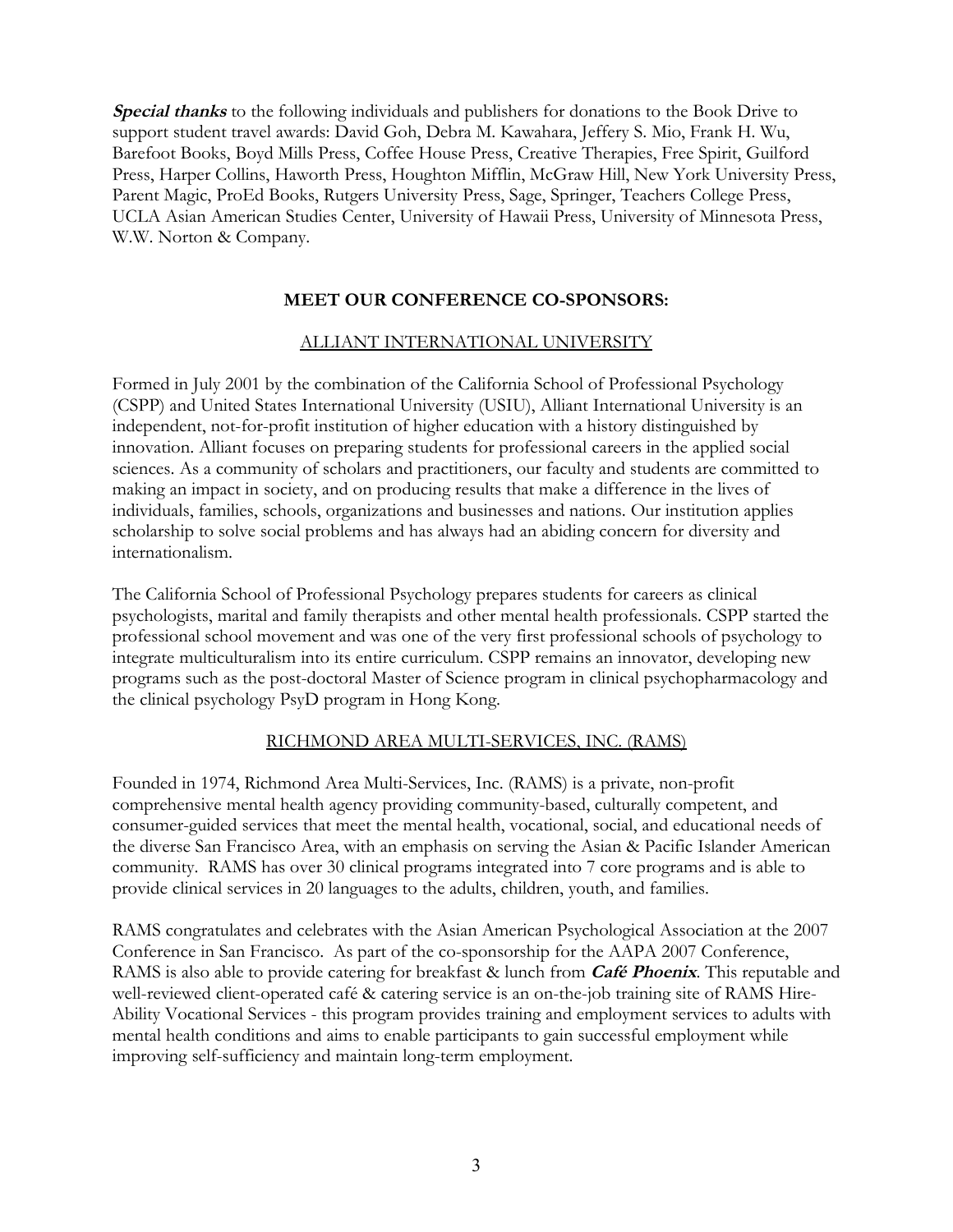### NATIONAL ASIAN AMERICAN/PACIFIC ISLANDER MENTAL HEALTH ASSOCIATION (NAAPIMHA)

The National Asian American Pacific Islander Mental Health Association is very pleased and honored to join AAPA as a co-sponsor for their annual conference, which will be held this year in San Francisco. Many who helped shape AAPA are seen as pioneers in the area of Asian American mental health and have truly paved the way for others to study and learn about this important area. The collaboration between AAPA and NAAPIMHA provides a wonderful opportunity to connect those from the academic arena with those who work in the community and puts into practice the notion of science to service. Doing culturally and linguistically competent research, program design and treatment planning requires this type of collaboration.

NAAPIMHA was established in 2000 to address the mental health needs of Asian American, Native Hawaiians and Pacific Islanders. Over the years it has worked closely with the US Dept of Health and Human Services, Center for Mental Health Services at SAMHSA and others to improve the quality of care for communities of color. NAAPIMHA helped write the subcommittee report on reducing disparities and cultural competency for the President's New Freedom Commission on Mental Health and other policy papers that serve as the basis for setting national guidelines on how to change the current mental health system. NAAPIMHA collaborates with colleagues from the African American, Latino and Native American communities to make sure that the needs of diverse populations are always heard. NAAPIMHA also worked with community based organizations in NY, San Francisco, Seattle, Wai'anai and Denver to develop the first national training curriculum to cut across the disciplines of psychiatry, psychology, social work and counseling to train individuals on providing culturally and linguistically competent services for AAPIs. NAAPIMHA is also working with the National Latino Behavioral Health Association to pilot a training of interpreters in the mental health arena in five California counties. The focus is always on ways to improve the quality of life by understanding and respecting the role of culture and language in the provision of services, community development and capacity building at the local and national level.

We congratulate AAPA on what we know will be another successful conference and welcome the opportunity to make this an ongoing partnership with NAAPIMHA. Our hope that this conference will provide a forum to talk about key issues, identify strategies to build on the leadership within the community and on college campuses and find ways to establish a true national network that brings together those doing research and direct services.

| <b>Overview of Schedule</b>   |                 |                               |                      |
|-------------------------------|-----------------|-------------------------------|----------------------|
| Thursday, August 16           |                 | Friday, August 17             |                      |
| Registration                  | $7:00$ am on    | Registration                  | $8:00$ am on         |
| Science Directorate Breakfast | 7:30-8:30am     | Morning Workshops             | $9:00-12$ noon       |
| Welcome and Keynote           | $8:30-10:45$ am | Lunch on own                  | $12$ noon- $1:00$ pm |
| Session 1                     | $11:00-12$ noon | Afternoon Workshops           | $1:00-4:00$ pm       |
| Networking Lunch              | $12:15-1:15$ pm | Tours leave at various times, |                      |
| Poster Session                | $1:30-2:30$ pm  | please see details below.     |                      |
| Mentoring Reception           | 2:45-3:45pm     |                               |                      |
| Session 2                     | $4:00-5:00$ pm  |                               |                      |
| Session 3                     | $5:15-6:15$ pm  |                               |                      |
| Banquet                       | $7:00$ pm       |                               |                      |

**Directions to Fog Harbor Restaurant (for Keynote and Science Directorate Breakfast):** From AIU: Walk across the street to the Hard Rock Cafe. Go past the HRC to the escalator. Go up the escalator and turn left to Fog Harbor.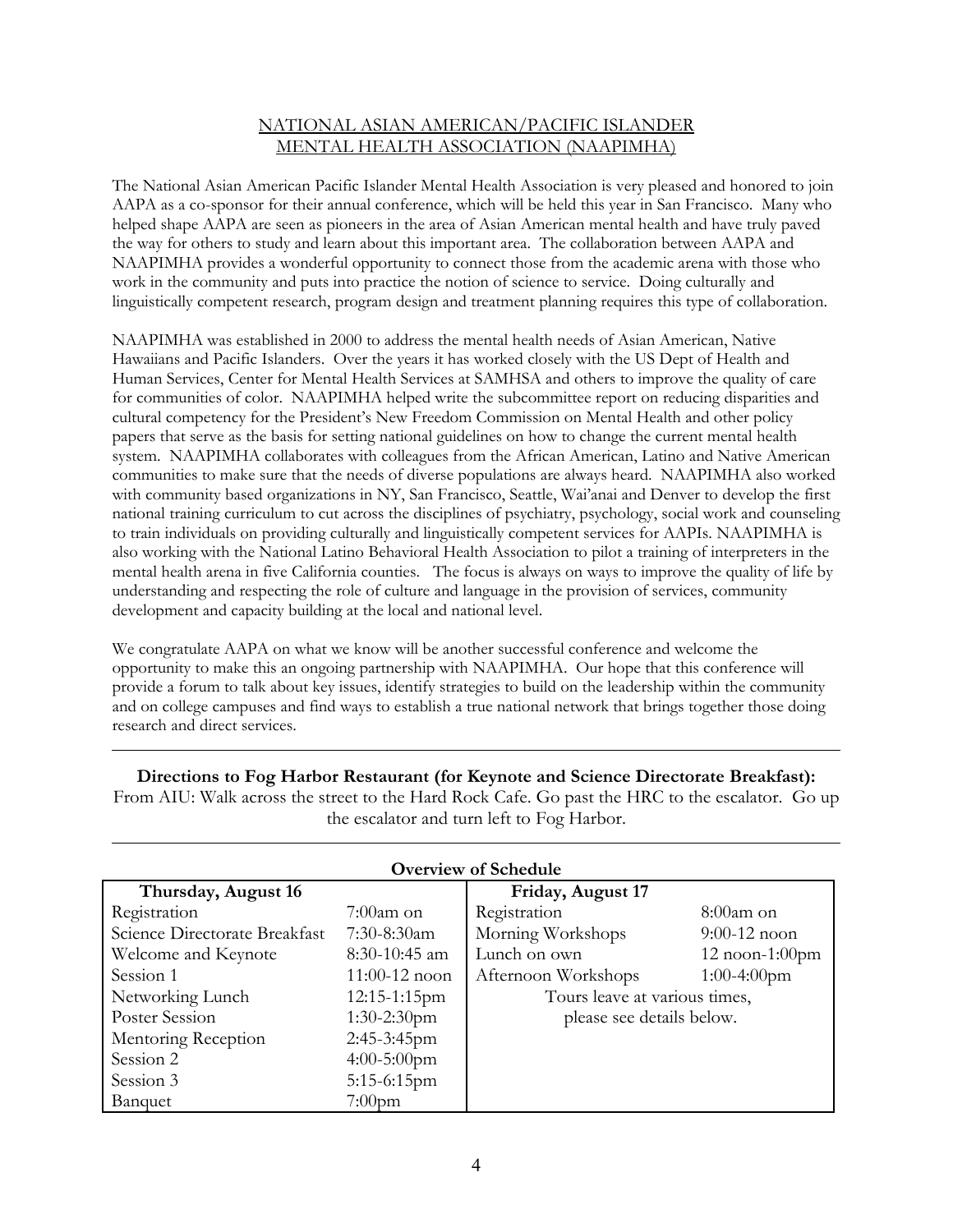### **THURSDAY, AUGUST 16**

### **ALL DAY EVENTS:**

- • **AAPA Book Drive for Student Scholarships: Thursday 8:00am 4:30pm & Friday 8:00am – 2:00pm, Room 204:** Get the latest books related to Asian Americans and multicultural psychology! Expanded book offerings this year include children's books, fiction titles, and other professional resources! **All proceeds benefit the Student Travel Fund**
- • **Bone Marrow Donation: Thursday, 8:00am 4:30pm AIU Lobby: Be the One to Save a** Life. By registering as a potential marrow/stem cell donor, you give someone the opportunity to live and laugh again. All it takes is 10 minutes of your time and a cheek swab!

### **SESSIONS, EVENTS and SPEAKERS for THURSDAY, AUGUST 16**

### **7:30 – 8:30am; Fog Harbor Restaurant APA Graduate Student and New Professionals Career Workshop Breakfast**

#### See Directions to Fog Harbor on Prior Page

*Chair: Virginia Holt, Associate Executive Director, APA. Panelists: Vivian Ota Wang (National Human Genome Research Institute, NIH) and Lawrence Yang (Columbia University)*

Sponsored by APA Science Directorate. What is the "right" career path for you? What does it take to achieve it? At this breakfast meeting students and new professionals can explore career options that incorporate the expertise that scientifically trained psychologists possess and employers value. Expert panelists who have taken different paths as psychologists will share their insights with opportunity for discussion.

**8:45-10:45am; Fog Harbor Restaurant KEYNOTE ADDRESS: Collaborations Within and Beyond: Community and Personal Connections Advancing Mental Health and Social Justice**

See Directions to Fog Harbor on Prior Page

**Anni Chung** (President/CEO, Self-Help for the Elderly); **Terry Gock** (Director, Asian Pacific Family Center, Pacific Clinics, Los Angeles; **Yvonne Lee** (Commissioner, San Francisco Police Commission); and **Amy Lam** (Research Director, California Young Women's Collaborative, National Asian Pacific American Women's Forum) discuss their experiences with advancing mental health and social justice for Asian Americans through fostering connections within the Pan-Asian group across differences (e.g. diverse ethnicities, gender, sexual orientation, religion, age) *and* connections between Asian American communities and those with shared concerns about resisting oppression and contributing to mental health. Collaborations and connections are made at multiple levels: within individuals as we negotiate our different identities and affiliations, among individuals as we negotiate our similarities and differences, and among different types of service providers, organizations, and communities at local and national levels as we work together toward common goals of health and justice. Our distinguished keynote speakers will discuss these multiple types of collaborations and connections, present successful examples of creating these types of collaborations, and discuss both individual and social challenges to fostering collaborations.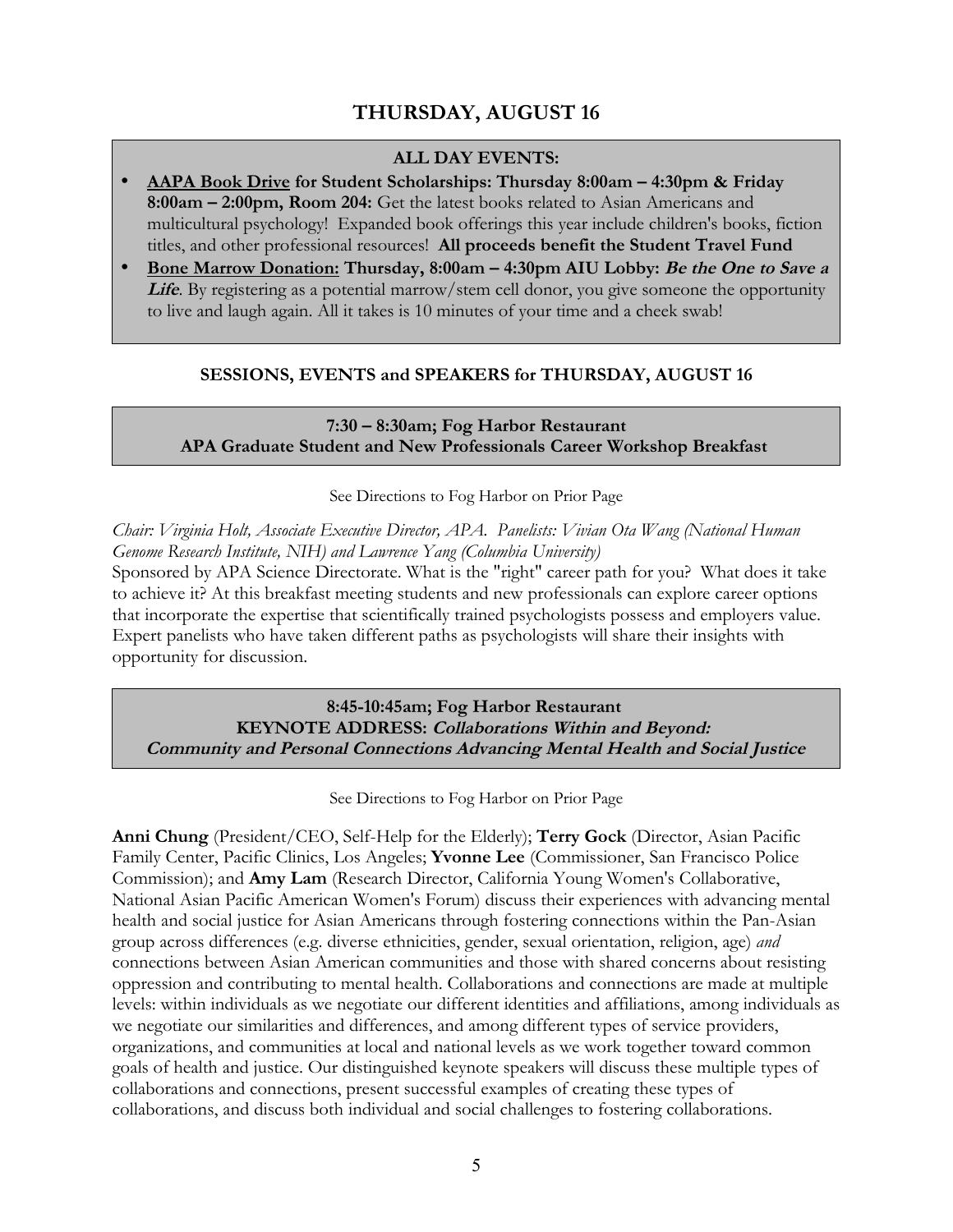## **11:00am – 12:00pm: SESSION ONE**

| Room 135:<br>1 <sup>st</sup> Floor<br>Conference<br>Room<br>Symposium | Asian American Center on Disparities Research: Community-based<br>Research on EBPPs Nolan Zane (Chair), University of California, Davis; Wei-Chin<br>Hwang, Claremont University; Stanley Sue; University of California, Davis; Tonya Fancher,<br>University of California, Davis; Gordon Nagayama Hall, University of Oregon; Anne Simons,<br>University of Oregon; Ladson Hinton, University of California, Davis; Tony Jerant, University<br>of California, Davis<br>In July 2007, the Asian American Center on Disparities Research (AACDR) will be<br>funded by the National Institute on Mental Health and serve as the only<br>nationwide research center focused on the mental health issues of Asian                                                                                                                                                                                                                                                   |
|-----------------------------------------------------------------------|-----------------------------------------------------------------------------------------------------------------------------------------------------------------------------------------------------------------------------------------------------------------------------------------------------------------------------------------------------------------------------------------------------------------------------------------------------------------------------------------------------------------------------------------------------------------------------------------------------------------------------------------------------------------------------------------------------------------------------------------------------------------------------------------------------------------------------------------------------------------------------------------------------------------------------------------------------------------|
|                                                                       | Americans. The center's research investigates how cultural factors can affect the<br>effectiveness of evidence-based psychological practices (EBPPs) for Asian<br>American clients. This symposium presents and describes AACDR's three research<br>programs, all of which involve community-based clinical studies, and discusses<br>various strategies that can enhance the collaborative working relationships between<br>the center's projects and Asian American communities to optimize community-<br>relevant and translatable research.                                                                                                                                                                                                                                                                                                                                                                                                                 |
| <b>Room 202</b><br>Interactive<br>Session                             | Private Practice: Words of Wisdom: Stephen H. Chou, Private Practice, Chinatown<br>Child Development Center, Alliant International University – California School of Professional<br>Psychology; Michi Fu, Asian Pacific Family Center of Pacific Clinics, Private Practice; John C.<br>Wu, Private Practice<br>Through collaboration and connection with and amongst our fellow psychology<br>graduate students and psychologists, this session aims to provide a forum to share<br>our experiences and knowledge about beginning and maintaining a successful<br>independent private practice. Personal narratives from three licensed clinical<br>psychologists in independent private practice will be imparted to attendees<br>followed by a discussion with attendees interested in forming an independent<br>private practice. Clinical, legal, ethical, and business issues related to forming an<br>independent private practice will be focused upon. |
| Room 203<br>Interactive<br>Session                                    | Hearing their Voices, Meeting their Needs: Experiences of Filipino<br>Americans in Graduate Education Kevin L. Nadal, Teachers College of Columbia<br>University; Stephanie T. Pituc, University of California, San Francisco; Marc Johnston, New<br>York University; Theresa Esparrago, New York University<br>While Filipino Americans make up the second largest Asian group in the United<br>States, little is known of their experiences in higher education, especially in relation<br>to graduate students. The results of a national exploratory qualitative study on the<br>experiences of Filipino American graduate students will be presented, with specific<br>findings on feelings of marginalization, dealing with racism, and finding systems of<br>support. Participants will learn specific recommendations on how the findings can<br>be applied to supporting marginalized communities within academic institutions<br>and beyond.          |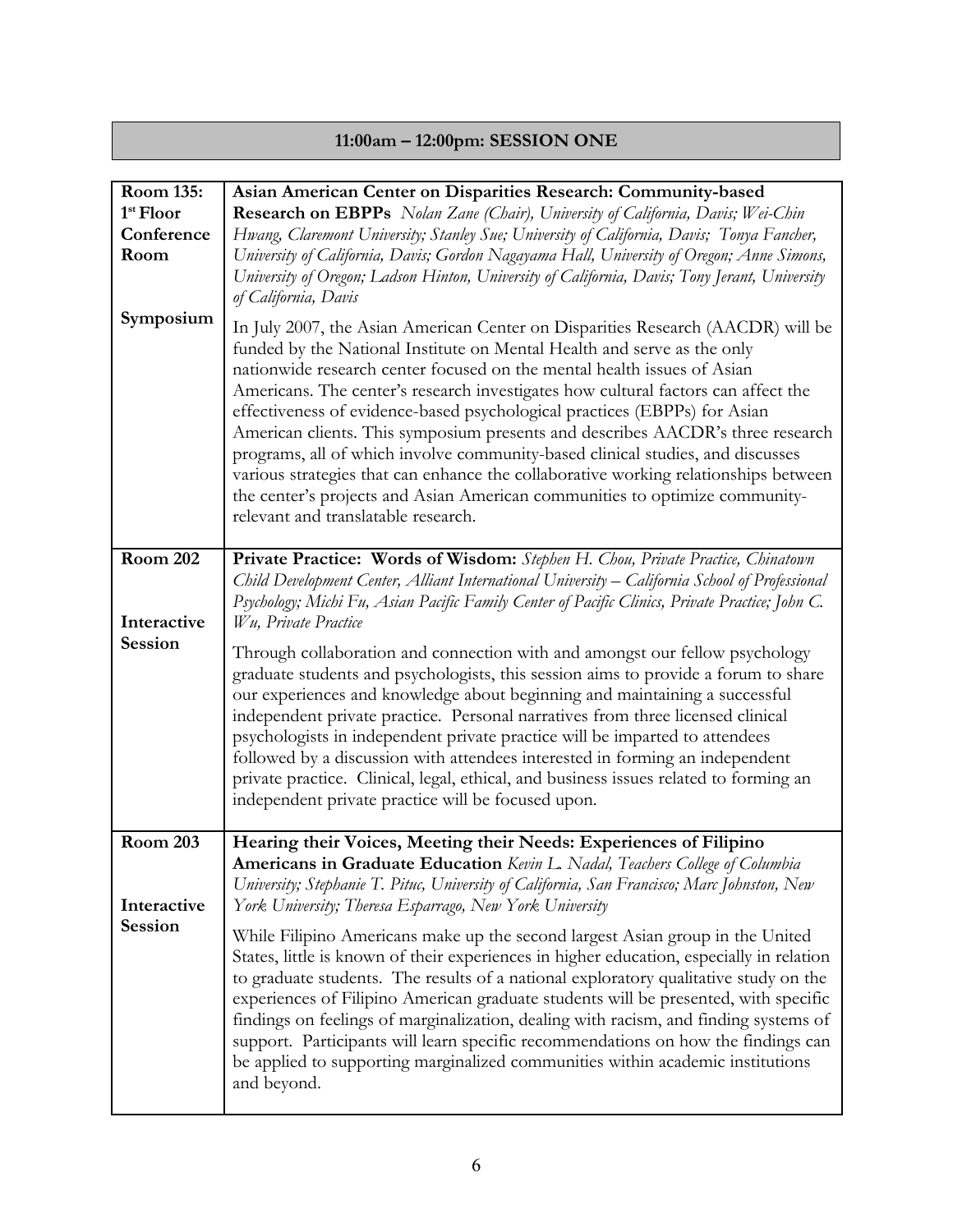# **11:00am – 12:00pm: SESSION ONE (Cont'd)**

| Room $206$                                         | Challenge From Within Jorge Wong (Chair), Lisa Gleason, Kyle Yamasaki, Anne Im,<br>Asian American for Community Involvement                                                                                                                                                                                                                                                                                                                                                                                                                                                                                                                                                                                                                                                                         |
|----------------------------------------------------|-----------------------------------------------------------------------------------------------------------------------------------------------------------------------------------------------------------------------------------------------------------------------------------------------------------------------------------------------------------------------------------------------------------------------------------------------------------------------------------------------------------------------------------------------------------------------------------------------------------------------------------------------------------------------------------------------------------------------------------------------------------------------------------------------------|
| Symposium                                          | Collaboration between different community agencies is often challenging. The<br>logistics for coordination and lead roles are often contentious. Ethnocultural and<br>organizational cultural values often collide. Within a large non-profit health and<br>human services agency with multiple prominent departments, constituting of Pan-<br>Asian staff and funded through various governmental sources, collaboration<br>frequently resembles the challenges faced by collaborating efforts experienced with<br>external agency collaborations.                                                                                                                                                                                                                                                 |
| <b>Room 208</b>                                    | Asians Talking to Asians about Our Relations to Black/African American<br>Individuals and Communities John Tawa, Susan A. Lambe, & Nancy J. Lin:<br>University of Massachusetts, Boston                                                                                                                                                                                                                                                                                                                                                                                                                                                                                                                                                                                                             |
| Interactive<br><b>Session</b>                      | This interactive session will engage participants in a dialogue about Black/Asian<br>relations from an Asian American perspective. Presenters will share their<br>experiences as Asian Americans working in community and academic settings with<br>diverse Black/African American individuals and groups. Discussion will then be<br>led on the following topics: Asian Americans' subjective and intersubjective<br>perceptions of Black/African Americans; the ascribed relative privilege of Asians in<br>relation to Blacks; and the transnational, ethnic, and cultural diversity within the<br>Black/African American group. By "unpacking" our experiences as Asian<br>Americans with Black/ African Americans, we hope to take a positive step<br>towards strengthening this relationship. |
| <b>Room 210</b>                                    | Developing a Program of Research in Asian American Psychology Sumie<br>Okazaki, University of Illinois at Urbana-Champaign                                                                                                                                                                                                                                                                                                                                                                                                                                                                                                                                                                                                                                                                          |
| <b>INVITED</b><br><b>SESSION</b><br><b>BY AAPA</b> | This session will cover various themes related to developing a program of research<br>in Asian American psychology. The presenter will take up major questions such<br>as: What defines a program of research? How did programmatic research come to<br>be valued in our discipline? How do we conduct programmatic research on Asian<br>Americans? What resources are necessary to conduct programmatic research with<br>Asian Americans? What does it mean for Asian American psychologists to engage<br>in programmatic research?                                                                                                                                                                                                                                                                |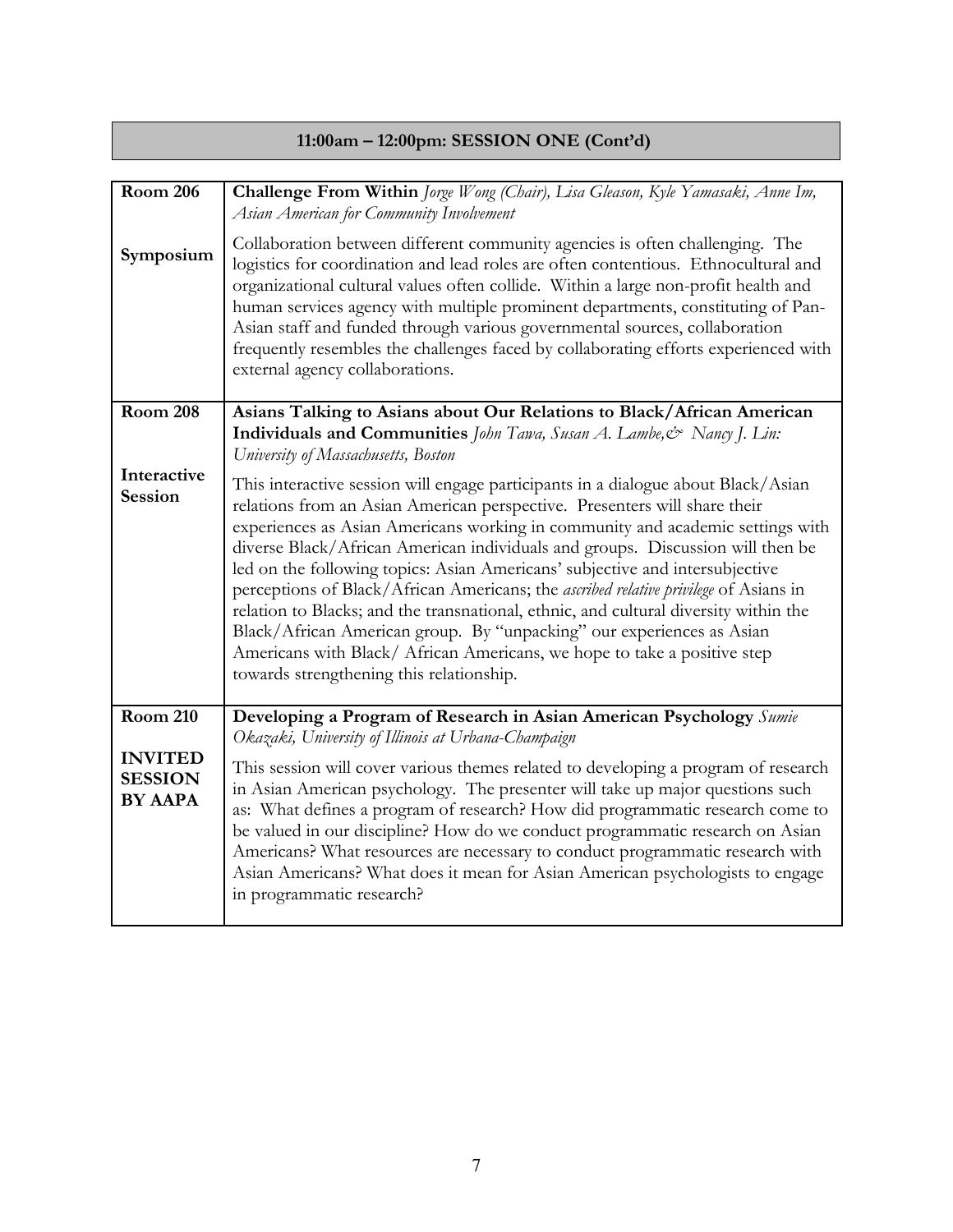# **11:00am – 12:00pm: SESSION ONE (Cont'd)**

| <b>Room 216</b><br>Interactive<br><b>Session</b>                      | Learning from 10 International Student Support Groups Chun-Chung Choi,<br>University of Florida; Lisa A Ferdinand, Georgia State University; Shu-Ping Lin, University<br>of Alaska; Yi-Jiun Lin, University of Missouri at Columbia; Yu-Ping Huang, University of<br>Florida<br>This presentation focuses on the experiences of establishing, retaining, and<br>processing support groups for international students. The first presenter explores<br>the unique challenges in establishing an international student support group on a<br>university campus. The second presenter employs the Three-Dimensional<br>Multicultural Counseling Model and proposes that therapists assume different<br>roles in response to client needs. The third presentation focuses on strategies and<br>formats the presenters utilized in conducting general and specialized international<br>student support groups. The fourth presentation focuses on language issues.<br>Drawing from theories and experiences, this presentation serves as an important<br>step in advancing the present state of knowledge about services provided to<br>international students. |
|-----------------------------------------------------------------------|------------------------------------------------------------------------------------------------------------------------------------------------------------------------------------------------------------------------------------------------------------------------------------------------------------------------------------------------------------------------------------------------------------------------------------------------------------------------------------------------------------------------------------------------------------------------------------------------------------------------------------------------------------------------------------------------------------------------------------------------------------------------------------------------------------------------------------------------------------------------------------------------------------------------------------------------------------------------------------------------------------------------------------------------------------------------------------------------------------------------------------------------------------|
| <b>Room 217</b><br><b>INVITED</b><br><b>SESSION</b><br><b>BY RAMS</b> | Clinical Triad: A Multidisciplinary Approach to Treatment Katherine Eng,<br>Wing Yeung, Vida Wong, Richmond Area Multi-Services, Inc., Adult Outpatient Clinic<br>With the growing trend towards "wraparound" or "full service" programs, this<br>presentation will look at a multidisciplinary model of treatment through the<br>perspectives of three providers: individual therapist, group therapist, and<br>psychiatrist. Each clinician will share their approach in working with the same<br>client and discuss possible challenges and strengths in the working collaboration,<br>as well as propose ways to coordinate care.                                                                                                                                                                                                                                                                                                                                                                                                                                                                                                                      |
| <b>Room 218</b><br>Interactive<br><b>Session</b>                      | Asset building within AAPA: Exploring ways to strengthen our<br>organization Angela Ebreo, University of Illinois; Bai-Yin Chen, Bowling Green; Arpana<br>Gupta, University of Tennessee<br>Over the past few years, AAPA has experienced a large increase in its membership.<br>During February and March 2007, a survey was conducted to solicit members'<br>degree of involvement and perceptions of the benefits of AAPA membership. This<br>interactive session will familiarize members with findings from this survey,<br>particularly as they relate to ways in which the organization can be improved as it<br>grows. The bulk of time in the session will be devoted to a dialogue in which<br>members can discuss in greater detail ways in which AAPA can contribute to<br>leadership, professional, and community development among its members.                                                                                                                                                                                                                                                                                              |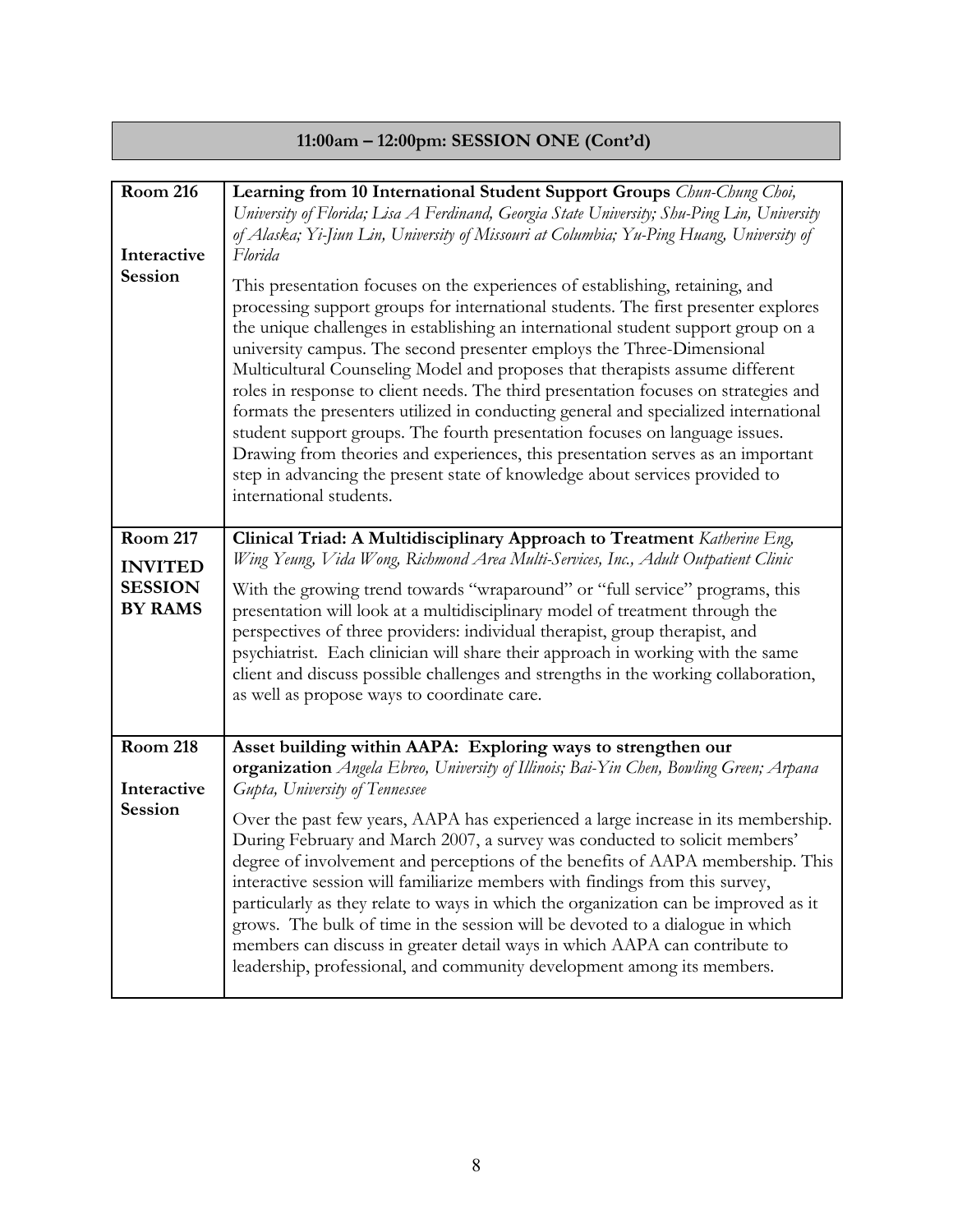### **12:15 – 1:15pm: LUNCH AND CAUCUS MEETINGS**

We are convening 9 caucuses/discussion groups during the lunch hour. Everyone is welcome! **If you have signed up for a box lunch, you may pick it up in the AIU Lobby before proceeding to the meeting room listed below.** 

| Room 202                                       | Research Methods                                      |
|------------------------------------------------|-------------------------------------------------------|
| Room 203                                       | <b>Community Practice</b>                             |
| Room 206                                       | Division of Women                                     |
| Room 208                                       | Division of South Asian Americans                     |
| Room 210                                       | Child/Adolescent Research and Practice                |
| Room 216                                       | Division on Students                                  |
| Room 217                                       | Social Justice and Advocacy                           |
| Room 218                                       | Teaching Race, Culture, and Asian American Psychology |
| $\vert$ 1 <sup>st</sup> -Floor Conference Room | College Counseling and Student Affairs                |

### **1:30 – 2:30pm: POSTER SESSION & TRAVEL AWARDS AIU Atrium (first floor)**

- **Parenting Styles and Domain-Specific Self-Esteem for Asian and White Americans** *Phillip D. Akutsu, Laura P. Girz, & Ben W. Li, University of Michigan*
- **Self-Conceptualization and Stigma: Asian Americans Receiving Community-Based Mental Health Services** *Hazel Atuel, Ann-Marie Yamada & Glenda Baguso, University of Southern California*
- **Checking Other: Race, Gender, and Sexual Orientation Multiple/Hybrid Identities** *Catherine Bitney, The New School for Social Research in New York City*
- **Self Esteem's Impact on Chinese Americans' Perception of Racism** *Julie Brewer, Patricia Kwok & Alvin Alvarez, San Francisco State University*
- **Asian Bisexual Women: Understanding the Invisible Population** *Lindsey Brooks, Arpana G. Inman, Matthew Malouf, Rebecca Klinger, & Anju Kaduvettoor, Lehigh University*
- **Predictors of Symptom Severity in Chinese-American Inpatients with Schizophrenia** *Nadine A. Chang, Hofstra University; Mark R. Serper, Hofstra University/New York University School of Medicine; Annie Tang, New York University; Amy Chan, New York University*
- **Model minority… An ideal to strive for? The role of media exposure on individuals' selfrepresentation** *Melody Manchi Chao, Chi-yue Chiu & Carolyn Kwok, University of Illinois, Urbana-Champaign*
- **Preparing Chinese Adoptees for Racism: A Chinese Heritage School's Experience** *Yung-Lung Chen, University of Wisconsin-Milwaukee, Cricket Academy; Pamela Downing, University of Wisconsin-Milwaukee, Cricket Academy; Bonnie Knippel, Cricket Academy; Kimberly J. Langrehr, Cricket Academy*
- **Severity of Late-life Depression in Asian American Primary Care Patients** *Janice Cheng, San Francisco State University; Joyce Chu, University of California, San Francisco; R. Scott Mackin, University of California, San Francisco; Patricia Areán, University of California, San Francisco*
- **Parental Socialization of Sadness in Filipino American Males and Females** *Eva Chow, Noriel E. Lim & Sumie Okazaki, University of Illinois, Urbana-Champaign*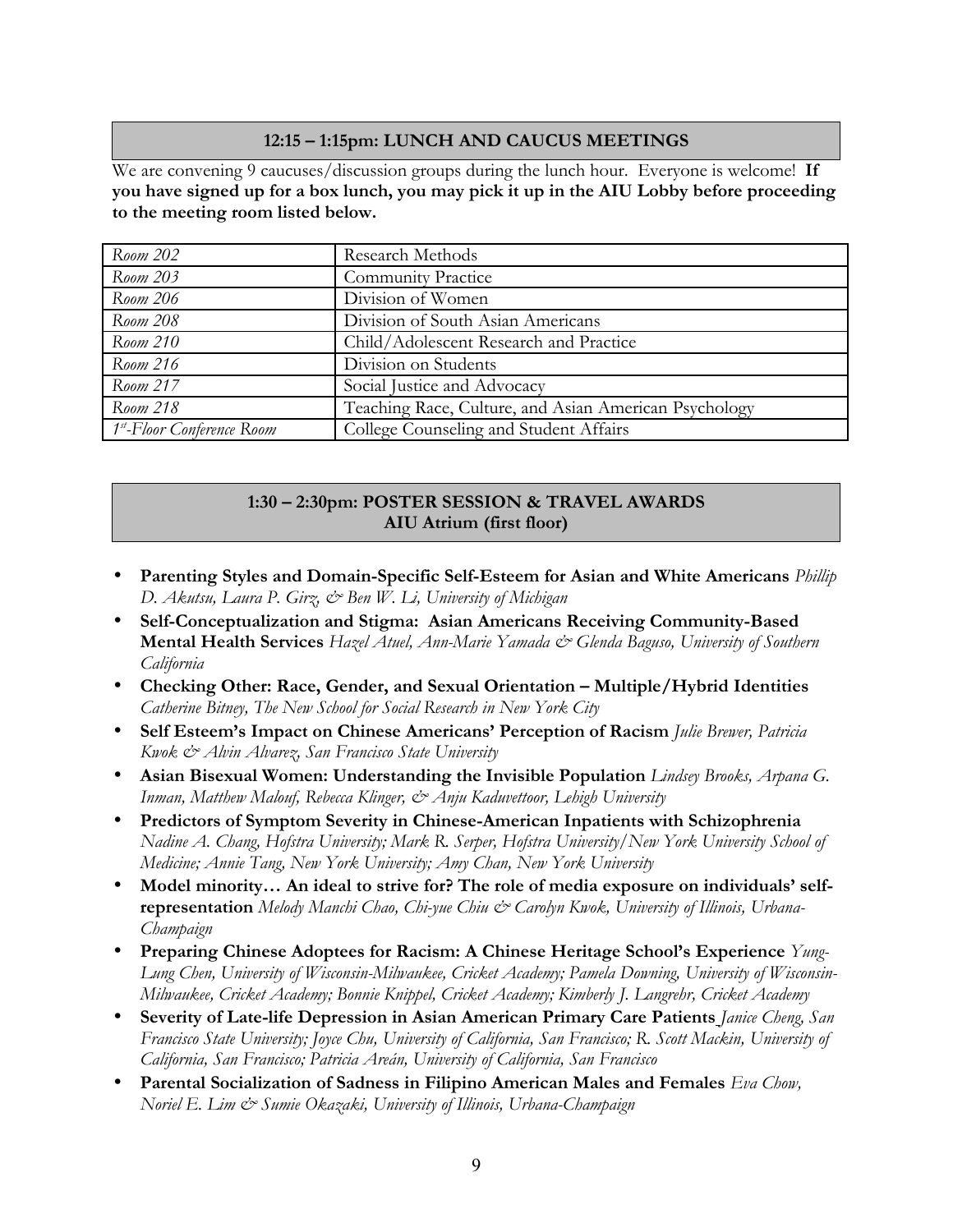### **1:30 – 2:30pm: POSTER SESSION & TRAVEL AWARDS (Cont'd)**

- **Utilizing Community Mobilization Approaches to Empowering Asian American Youth** *Lisa De La Rue, Summer Ritner, Rainine Tabish, Jeannete To & Greg Kim-Ju, California State University Sacramento*
- **Enhancing Mental Health Services to Foster Community Integration of Asian-Americans** *Tam Dinh, Ann-Marie Yamada & Diana Nguyen, University of Southern California*
- **Regional variation in the significance of phenotype among Filipino Americans** *Cathryn Fabian & Michael Spencer, University of Michigan*
- **Comparisons between Chinese and Caucasian Canadians in catastrophizing and pain responses** *Annie Y. Hsieh & Dean Tripp, Department of Psychology, Queen's University*
- **Creating Connections with Multiple Communities: Reflections on a Cultural/Linguistic Clinic** *Grace S. Kim, Kim Nghiem, Phuong Nguyen, Sukanya Ray & Kumiko Ide, Cambridge Health Alliance / Harvard Medical School*
- **Empowering Clinicians and Empowering Communities: Outreach Efforts to Asian American Communities and Universities** *Sukanya Ray, Grace S. Kim, Kumiko Ide, Phuong Nguyen & Kim Nghiem, Cambridge Health Alliance / Harvard Medical School*
- **Communication Processes in Interviews with Chinese Americans: A Methodological Discussion** *Christine M.L. Kwan, University of California, San Francisco; Kevin M. Chun, University of San Francisco; & Catherine A. Chesla, University of California, San Francisco*
- **Self-Esteem as a Predictor of Racism-Related Coping Strategies for Chinese Americans** *Patricia Kwok, Alvin Alvarez & Julie Brewer, San Francisco State University*
- **Engaging Korean Churches to Provide Less Stigmatized Mental Health Services** *Kyeung-Hae Lee, Ann-Marie Yamada & Lucian Song, University of Southern California*
- **Creating Space for Asian American Studies: Profiling Student Resources** *Matthew R. Lee, University of Illinois at Urbana-Champaign; Sharon S. Lee, University of Illinois at Urbana-Champaign; Teresa A. Mok, independent scholar; David W. Chih, University of Illinois at Urbana-Champaign*
- **Asian Americans: Pathways to Care in First Episode Psychosis** *Rufina J. Lee, Columbia University Mailman School of Public Health & Graciete Lo, Fordham University*
- **Min yi shi wei tian "People regard food as the sky": Implications for Treatment for Chinese and Chinese Americans with Disordered Eating Patterns** *Ya-Shu Liang, Cornell University*
- **Chinese Cultural Interpretations of Xiao xin yan (Narrow-mindedness) and Mental Illness** *Graciete Lo, Fordham University; Kenneth Chung, University Settlement Consultation Center; Yu-wen Chou, Columbia University, Mailman School of Public Health, Dept of Epidemiology; Lawrence Yang, Columbia University, Mailman School of Public Health, Dept of Epidemiology*
- **Stigma Experience of Mothers and Fathers of Children with Learning Disabilities in Vietnam** *Hong Ngo, Teachers College, Columbia University; Jamie Li, Teachers College, Columbia University; Jin Shin, Hofstra University; Lawrence Yang, Mailman School of Public Health, Columbia University*
- **Factors Influencing Ethnic Self-Identification for Individuals of Vietnamese Descent** *Angela-MinhTu D. Nguyen & Verónica Benet-Martínez, University of California, Riverside*
- **The hidden addiction: The influence of cognitive and social factors on problem gambling amongst Southeast Asian American youth** *Mai T. Nguyen, California School of Professional Psychology- San Francisco*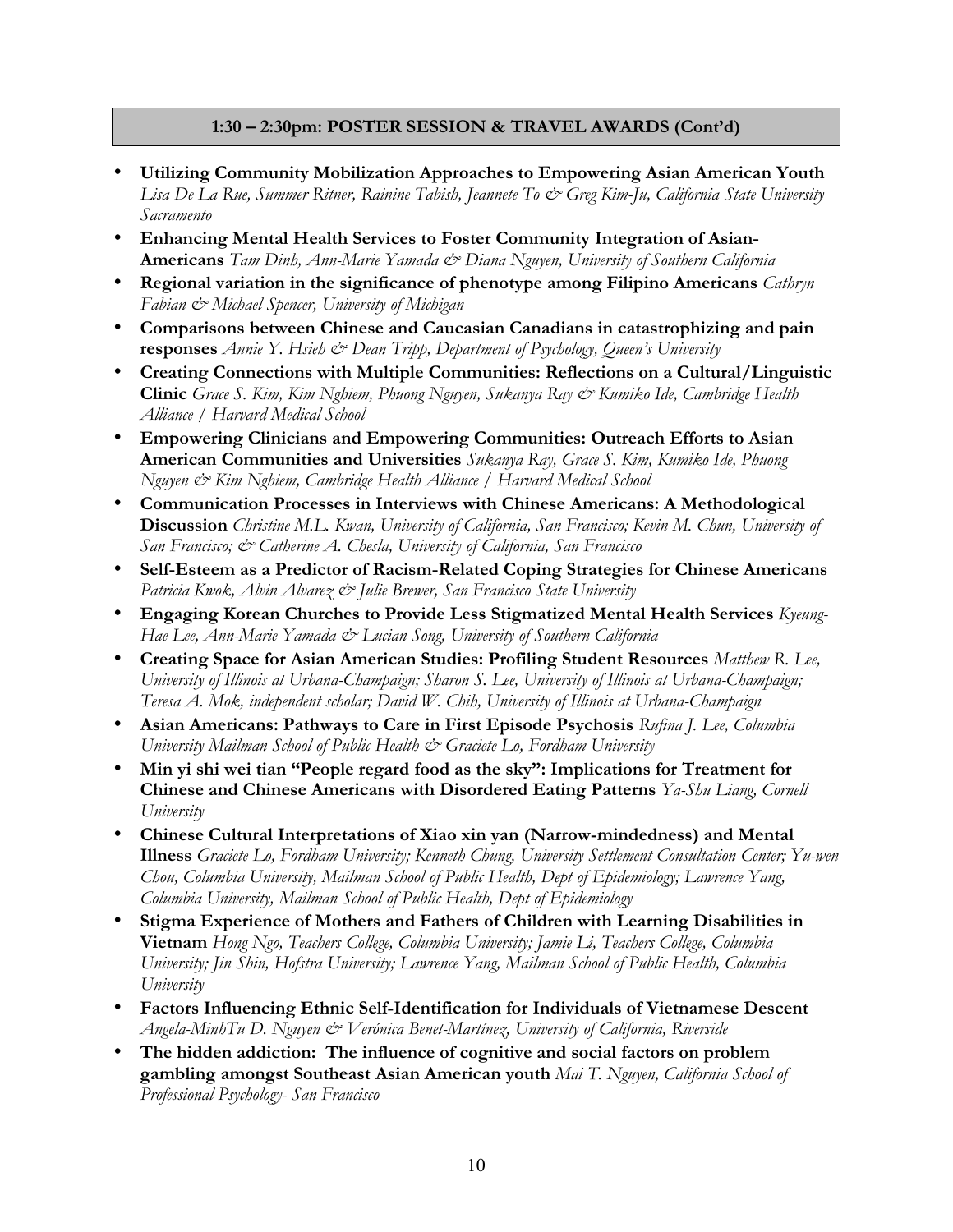### **1:30 – 2:30pm: POSTER SESSION & TRAVEL AWARDS (Cont'd)**

- **Factors Affecting Career Development Among Chinese-American College Students** *William W. Nguyen, California School of Professional Psychology at Alliant International University*
- **The Impact of Shifting Selves on Japanese Americans' View and Attitudes Towards Receiving Psychological Help** *Yuki Okubo, Teachers College, Columbia University; Christine J. Yeh, University of San Francisco; Sun-Young Shin, affiliation not provided; Amanda Spalter, University of Wisconsin-Madison; Candice Siu, St. John's University; Stephanie Pituc, University of San Francisco*
- **Internal Reflection and Reflective Practice: Multicultural Competence in Community Mental Health** *Jennie Park-Taylor, Fordham University; Grace S. Kim, Cambridge Health Alliance / Harvard Medical School; Lina Budianto, Fordham University*
- **Differences in the separation and individuation process for Asian American and European American college students** *Yong S. Park, University of California, Santa Barbara; Bryan S. K. Kim, University of Hawaii, Hilo; Debra J. Fan, University of California, Santa Barbara; Diana Vo, University of California, Santa Barbara*
- **Experiences of Everyday Racist Insults among Asian Americans** *Nicole Rider, Anne Saw & Matthew R. Lee, University of Illinois at Urbana-Champaign*
- **Experiences of Stigma among Chinese Immigrants with Schizophrenia: Implications for Community-Based Interventions** *Munyi Shea, Graciete Lo, Yu-wen Chou, & Lawrence Yang, Columbia University*
- **Emotional Suppression Scale for Asian Americans (ESSAA)** *Jenny C. Su, Richard Lee, Alisia Tran & Kyoung-Rae Jung, University of Minnesota, Twin Cities*
- **Identity Consistency: The Norm or the Exception for Bicultural Individuals?** *James Telesford, Christine Tsai, Que-Lam Huynh & Verónica Benet-Martínez, University of California, Riverside*
- **Cultural Indicators in Predicting Emotion Expression and Psychological Well-Being: An Examination of Ethnicity, Self-Construal, and Acculturation.** *Bruce K. Thao, Saint Joseph's University*
- **An Exploratory Study of the Marital and Psychological Experiences of Filipino Mail-Order Brides in the United States** *Amee Velasco, Valata Jenkins-Monroe & Esminia Luluquisen, California School of Professional Psychology at Alliant University, San Francisco*
- **Beyond acculturation questionnaires: Applying the Culture Day Reconstruction Method to Chinese international students** *Donald H. Watanabe & Andrew G. Ryder, Concordia University, Montreal, Quebec, Canada*
- **Self-Care Issues at the Organizational Level for Psychotherapists- -In-Training Working with the Less Acculturated Chinese Immigrant Population.** *Luo-wen Wong, Alliant International University (California School of Professional Psychology)*
- Stereotype Endorsement as Mediator of Racial Identity and Collective Self-esteem *Richie Phu Wong & Tai Chang, California School of Professional Psychology (CSPP) at Alliant International University (AIU)*
- Does Ethic Identity Protect or Exacerbate the Effects of Racial Discrimination on the Psychological Well-being of Asian Americans? *Hyung Chol Yoo, Arizona State University & Richard M. Lee, University of Minnesota*
- **Mental Health of South Asians: A Community Psychology Approach** *Marium Zafar & Janeece Warfield, Wright State University*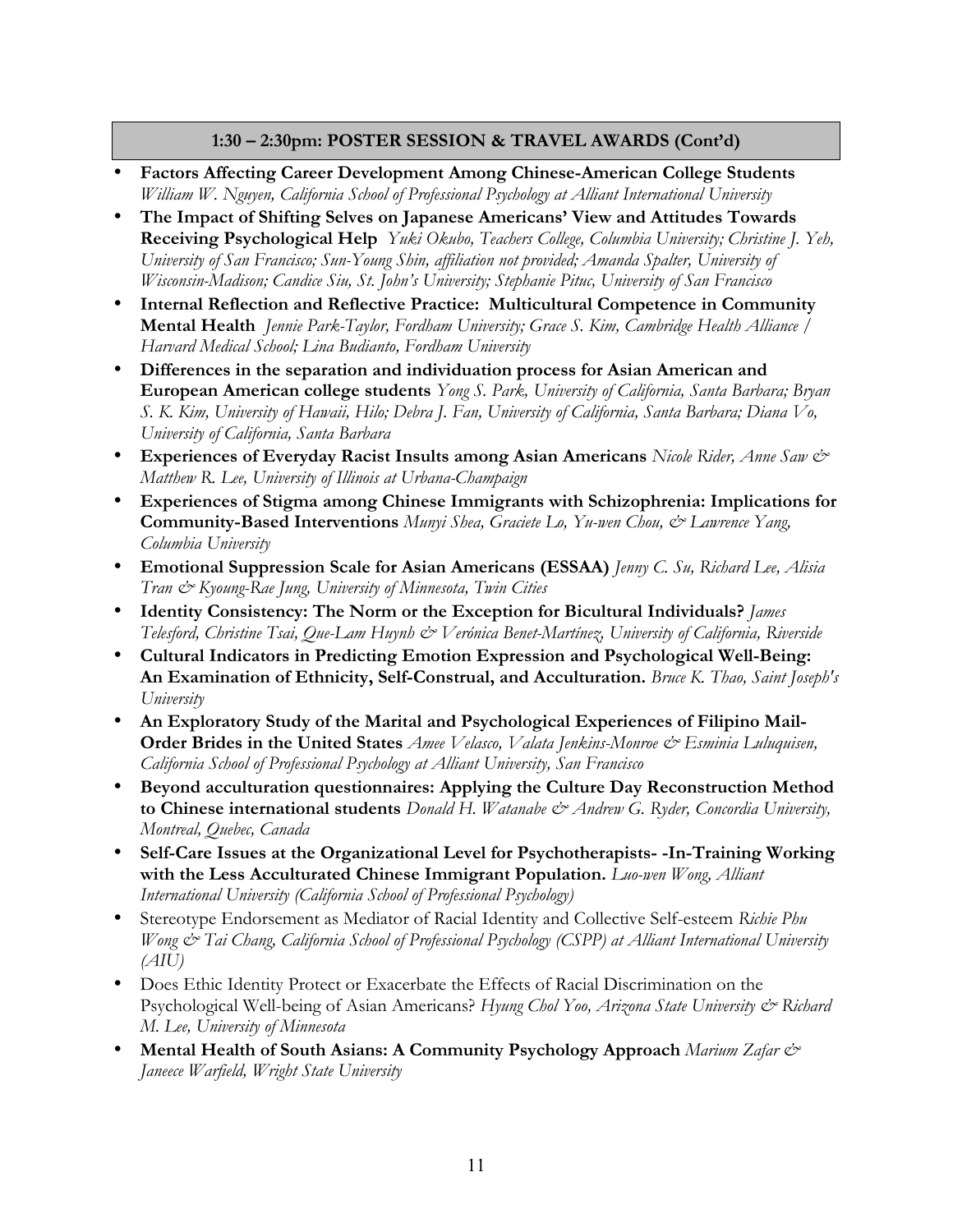### **2:45 – 3:45pm Mentor-Mentee Reception Come enjoy sushi, snacks, and beverage prepared by Café Phoenix AIU Lobby**

A great way for students to find and connect with mentors is to attend the AAPA Mentor-Mentee Reception! The purpose of this reception is to connect Asian American students or young professionals with more established faculty or mental health professionals. Students and professionals are matched according to similar areas of interest, and enjoy an afternoon coffee/tea social hour together.

### **4:00 – 5:00pm: SESSION TWO**

| Room 135:                     | Engaging and Empowering Asian American and Immigrant Communities.                                                                                                                                                                                                                                                                                                                                                                                                                                                                                                                                                                                      |
|-------------------------------|--------------------------------------------------------------------------------------------------------------------------------------------------------------------------------------------------------------------------------------------------------------------------------------------------------------------------------------------------------------------------------------------------------------------------------------------------------------------------------------------------------------------------------------------------------------------------------------------------------------------------------------------------------|
| 1 <sup>st</sup> Floor         | Christine J. Yeh (Chair), University of San Francisco; Patsy Tito; I'akabo Sao: Samoan                                                                                                                                                                                                                                                                                                                                                                                                                                                                                                                                                                 |
| Conference                    | Community Development Center (SCDC); Benson Wong and Darin Ow-Wing: Chinatown                                                                                                                                                                                                                                                                                                                                                                                                                                                                                                                                                                          |
| Room                          | Beacon Center; Stephanie T. Pituc, University of San Francisco; Romeo Garcia, Liwanag                                                                                                                                                                                                                                                                                                                                                                                                                                                                                                                                                                  |
|                               | Kultural Center; Richard M. Lee (Discussant), Samoan Community Development Center                                                                                                                                                                                                                                                                                                                                                                                                                                                                                                                                                                      |
| Symposium                     | This symposium includes three presentations from local community organizations<br>serving Samoan, Filipino, and Chinese American/immigrant youth communities.<br>The first program includes a digital storytelling project providing voice to Samoan<br>experiences with stereotypes, racism, poverty and loss. The second presentation<br>focuses on a youth-run radio program on challenges and issues facing Chinese<br>youth (sexual health, identity, racism, intergenerational conflict, etc). The final<br>presentation will demonstrate the use of modern art approaches (e.g. hip-hop,<br>poetry, rap, etc) when working with Filipino youth. |
| <b>Room 202</b>               | Connections & Disconnections: Feminism in the lives of Asian and Pacific                                                                                                                                                                                                                                                                                                                                                                                                                                                                                                                                                                               |
|                               | <b>Islander Women</b> Debra M. Kawahara, California School of Professional Psychology at<br>Alliant International University; Phi Loan Le, Santa Ana College                                                                                                                                                                                                                                                                                                                                                                                                                                                                                           |
| Interactive<br><b>Session</b> | For many, there is a longstanding belief that the feminist movement is not relevant<br>in the lives of Asian Americans, and the visibility of Asian Americans within the<br>movement has been minimal. This interactive session will explore this<br>phenomenon and the relevance of feminism in Asian American communities. We<br>will then have participants discuss and share their perspectives about feminism and<br>the feminist movement within their lives, their professions, and in larger society by<br>posing relevant discussion questions.                                                                                               |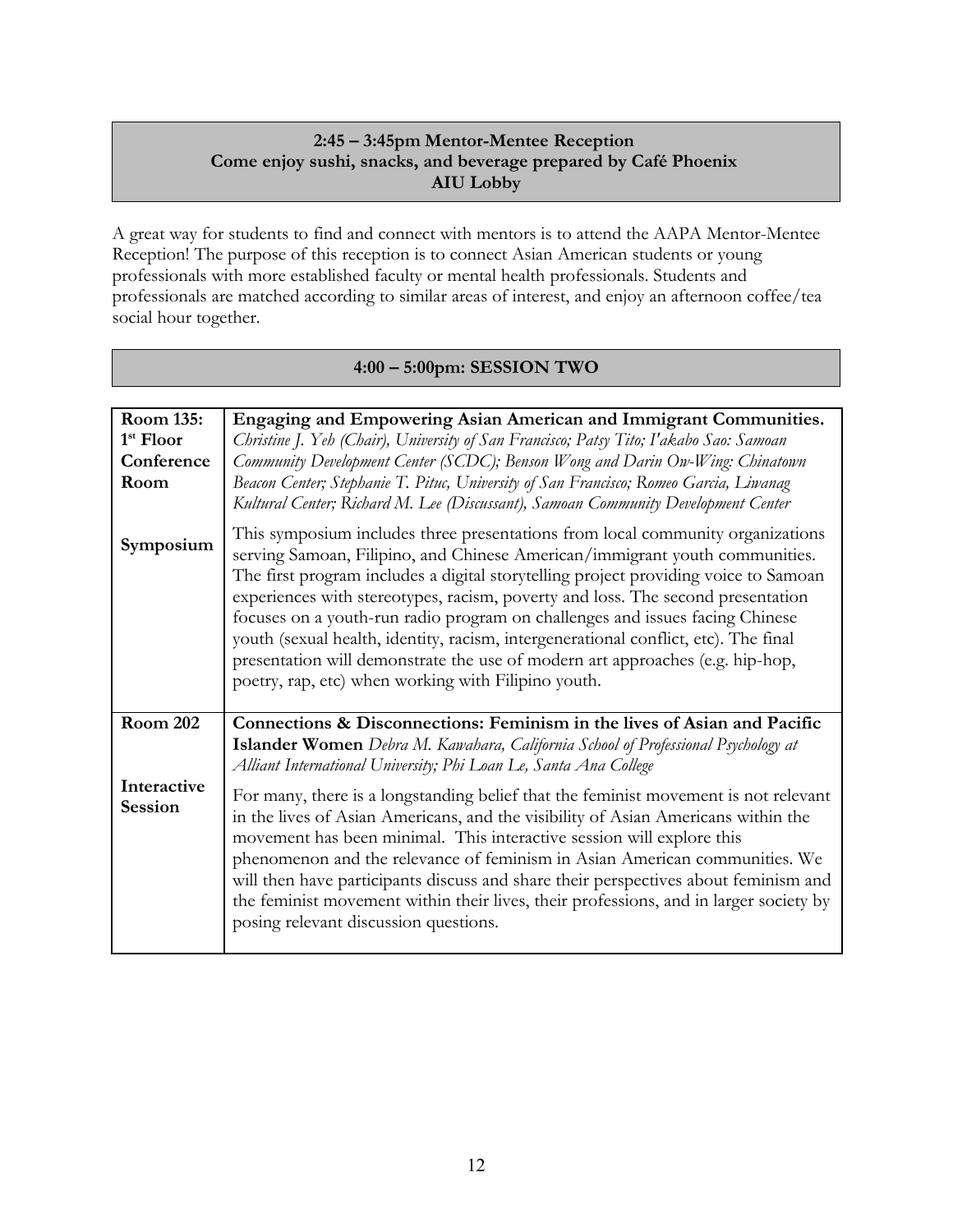# **4:00 – 5:00pm: SESSION TWO (Cont'd)**

| <b>Room 203</b><br>Symposium                                                 | Adherence to Asian Values: Innovative Research, Applications, and<br>Directions. Y. Joel Wong (Chair), Indiana University; Andre Lai, Bluebonnet Trail<br>Community Mental Health & Mental Retardation Center; Seong-Hyeon Kim, University of<br>Texas at Austin; Kimberly K. Tran, University of Texas at Austin; Bryan Kim (Discussant),<br>University of Hawai'i at Hilo<br>This symposium includes three presentations that extend the literature on Asian<br>American enculturation. Based on self-determination theory, the first presentation<br>examines the relationships among Asian American students' adherence to Asian<br>values, academic motivation, and their parents' parenting strategies. The second<br>presentation analyzes the relationship between Asian Americans' adherence to<br>Asian values and their coping strategies as well as potential mediators using path<br>analyses. Guided by a self-regulation illness representation model, the third<br>presentation investigates the association between Asian Americans' adherence to<br>Asian values and their lay beliefs about depression. Implications for educators,<br>clinicians, and Asian American communities are discussed. |
|------------------------------------------------------------------------------|---------------------------------------------------------------------------------------------------------------------------------------------------------------------------------------------------------------------------------------------------------------------------------------------------------------------------------------------------------------------------------------------------------------------------------------------------------------------------------------------------------------------------------------------------------------------------------------------------------------------------------------------------------------------------------------------------------------------------------------------------------------------------------------------------------------------------------------------------------------------------------------------------------------------------------------------------------------------------------------------------------------------------------------------------------------------------------------------------------------------------------------------------------------------------------------------------------------------|
| <b>Room 206</b><br>Symposium                                                 | Psychosocial Issues Among Asian Americans: Results from the National<br>Latino and Asian American Study (NLAAS) David Takeuchi (Chair), University of<br>Washington; Oanh Meyer, University of California, Davis; Nolan Zane, University of<br>California, Davis; Stanley Sue, University of California, Davis; Manveen Dhindsa, University<br>of California, Davis; Carmel Gabriel, University of California, Davis.<br>The National Latino and Asian American Study (NLAAS) is the largest, most<br>rigorously conducted psychiatric epidemiological and service use study of Asian<br>Americans and Latinos in the U.S. Until NLAAS, there was no national<br>epidemiological study of mental health disorders among Asian Americans. This<br>symposium presents findings from three studies that examined various major<br>psychosocial issues of Asian Americans: mental health service utilization among<br>those identified with an actual psychological disorder, risk factors of partner abuse<br>independent of marital distress, and factors and moderators of economic success.<br>Implications for mental health care and related services are discussed.                                              |
| <b>Room 208</b><br><b>INVITED</b><br><b>SESSION</b><br>BY<br><b>NAAPIMHA</b> | DSM-IV Outline for Cultural Formulation: Bringing Culture into the<br>Clinical Encounter Francis Lu, University of California at San Francisco<br>The need for culturally competent services is frequently cited yet it is difficult to<br>find clear definitions of what those competencies are or should be. In 1994 APA<br>published DSM-IV, which included an Outlinefor Cultural Formulation to provide<br>a concise method of incorporating cultural issues into the diagnostic process. The<br>2004 Growing Our Own curriculum developed by NAAPIMHA was the first<br>national training curriculum to cut across the disciplines of psychiatry, psychology,<br>social work and counseling. Building on these two sources, this session will<br>provide an overview of how to utilize the Outline for a Cultural Formulation to<br>integrate culture into the clinical encounter.                                                                                                                                                                                                                                                                                                                             |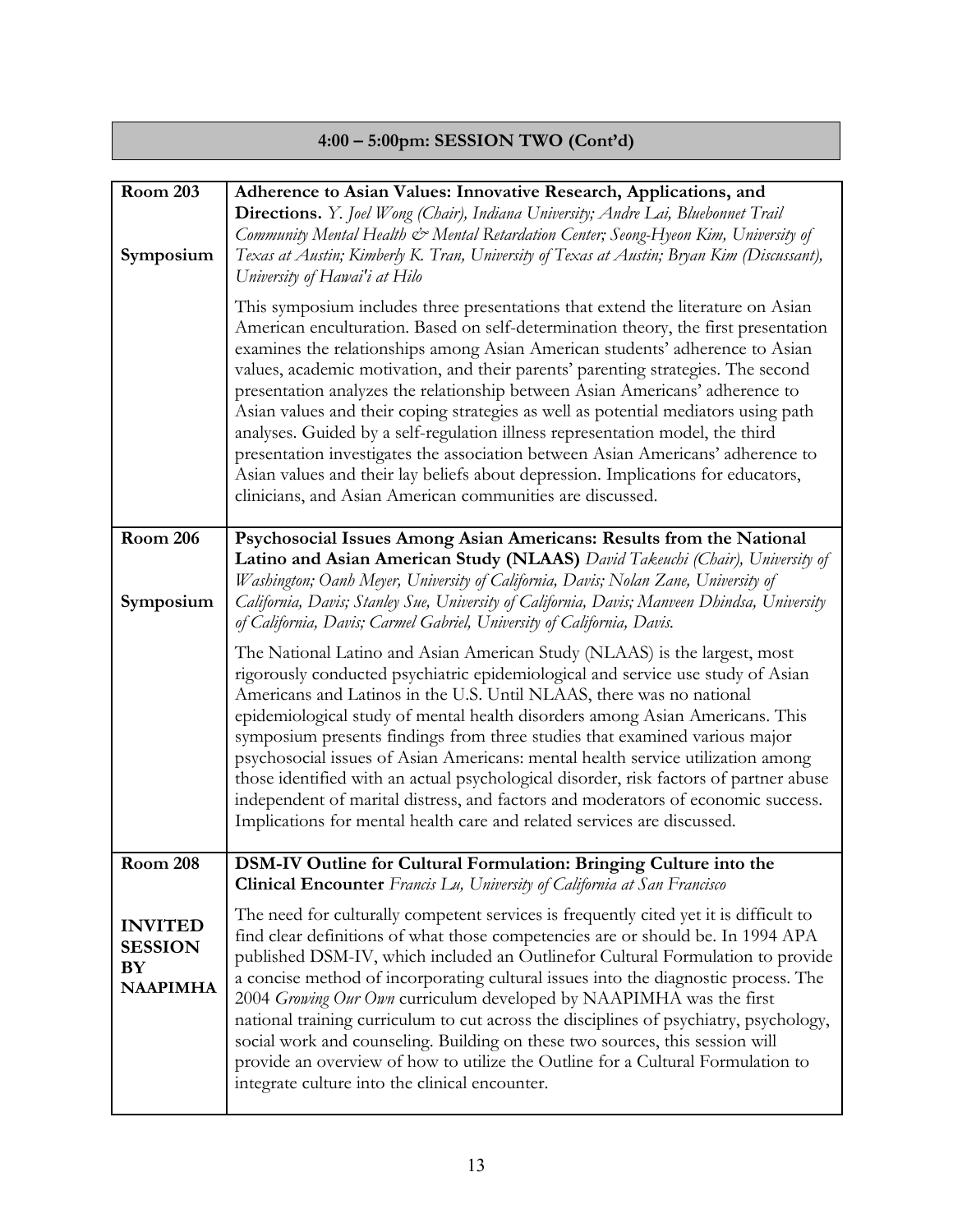# **4:00 – 5:00pm: SESSION TWO (Cont'd)**

| <b>Room 210</b><br><b>INVITED</b><br><b>SESSION</b><br><b>BY AAPA</b> | Asian American Psychology and Asian American Studies: Traversing the<br>Interdisciplinary Divide, Re-Discovering the Ties That Bind. Kevin Chun &<br>Eileen Fung, University of San Francisco<br>What is the extent and nature of interdisciplinary dialogue between Asian<br>American psychology and Asian American Studies? Is there a growing divide<br>between these two disciplines despite their common interest in the Asian<br>American experience? What common ground do these disciplines share and how<br>might they both contribute to a new paradigm for learning, research, and activism<br>at universities and in the community? These and other related questions will be<br>addressed, with particular attention to programmatic and didactic strategies to<br>foster interdisciplinary collaboration. Specific illustrations from the USF Asian<br>American Studies Program will be offered, including successes and ongoing<br>challenges in building an Asian American and ethnic "consciousness" on campus,<br>and in dismantling historical borders between academia and Asian American<br>communities. |
|-----------------------------------------------------------------------|-------------------------------------------------------------------------------------------------------------------------------------------------------------------------------------------------------------------------------------------------------------------------------------------------------------------------------------------------------------------------------------------------------------------------------------------------------------------------------------------------------------------------------------------------------------------------------------------------------------------------------------------------------------------------------------------------------------------------------------------------------------------------------------------------------------------------------------------------------------------------------------------------------------------------------------------------------------------------------------------------------------------------------------------------------------------------------------------------------------------------------|
| <b>Room 216</b><br><b>INVITED</b><br><b>SESSION</b><br><b>BY RAMS</b> | Psychodynamic Psychotherapy with a Chinese American Woman<br>Sachi Inoue, Richmond Area Multi-Services, Inc., Adult Outpatient Clinic<br>Through the case presentation of a Chinese American woman with depression, I<br>will discuss my clinical formulations from Kleinian perspectives as well as<br>contextual issues including cultural and familial environment, migration, and<br>biculturalism. In addition, I will present the course of the therapy relationship with<br>particular focus on projective identification through which my client attempts to<br>communicate her internal struggles.                                                                                                                                                                                                                                                                                                                                                                                                                                                                                                                   |
| <b>Room 217</b><br>Interactive<br>Session                             | Bringing Psychology to Asian American Families Michi Fu, Asian Pacific Family<br>Centers of Pacific Clinics; Glenn Masuda, Asian Pacific Family Centers of Pacific Clinics;<br>Rocco Cheng, Pacific Clinics; Terry Gock, Asian Pacific Family Center of Pacific Clinics<br>This interactive session encourageS participants to interact with panelists regarding<br>how to bring psychology to the Asian American household. A model for how to<br>implement community psychology in the San Gabriel Valley will be shared.<br>Various aspects of successful integration of mental health will be discussed,<br>including: creating proposals based on stake holders' feedback, implementing<br>award-winning prevention programs, and deploying field-based mental health<br>services to prevent barriers. Participants will be encouraged to share their<br>experiences working in the community, especially suggestions regarding how to<br>bring psychology to other Asian American communities.                                                                                                                          |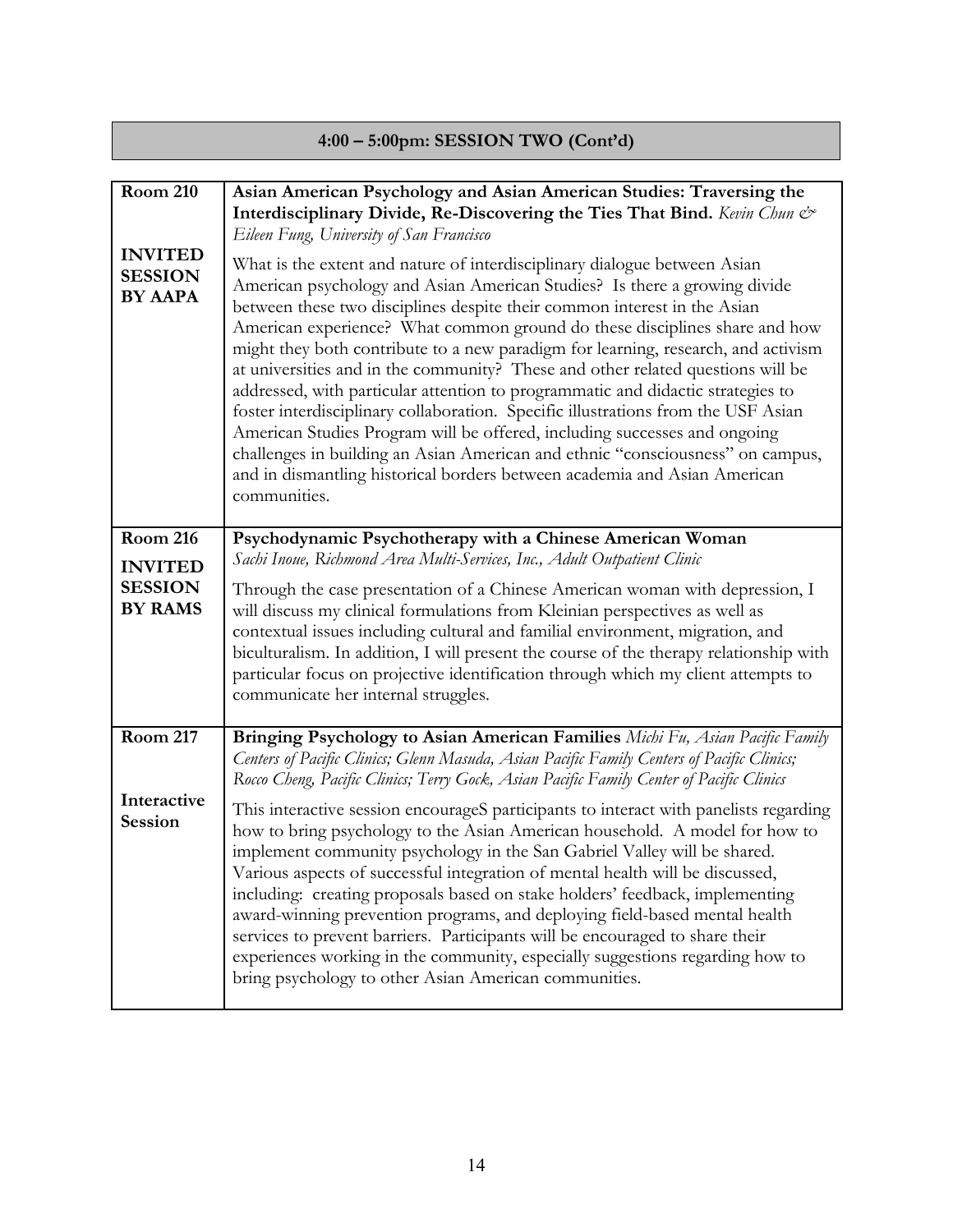### **4:00 – 5:00pm: SESSION TWO (Cont'd)**

| <b>Room 218</b>               | Community, Consumer, and Recovery Driven Treatment: Empowering                                                                                                                                                                                                                                                                                                                                                                                                                                                                                                                                                                                                                                         |
|-------------------------------|--------------------------------------------------------------------------------------------------------------------------------------------------------------------------------------------------------------------------------------------------------------------------------------------------------------------------------------------------------------------------------------------------------------------------------------------------------------------------------------------------------------------------------------------------------------------------------------------------------------------------------------------------------------------------------------------------------|
|                               | Diverse Consumers Helen Hsu, Asian Community Mental Health; Jay Mahler, Alameda                                                                                                                                                                                                                                                                                                                                                                                                                                                                                                                                                                                                                        |
|                               | County Consumer Relations; Gwen Armstrong, Pool of Champions                                                                                                                                                                                                                                                                                                                                                                                                                                                                                                                                                                                                                                           |
| Interactive<br><b>Session</b> | Alameda County Behavioral Health Care services utilizes Mental Health Services<br>Act (MHSA) funds approved by California voters to improve Consumer driven<br>services. County data demonstrated that Asian consumers are significantly<br>underserved. MHSA funded an Asian Access program offering language and<br>culturally appropriate screening and referral services, which plans to include<br>consumer peer counselors. Alameda County has recruited a pool of Consumer<br>Champions who focus on 27 main areas of improvement for the mental health<br>system. Asian American Consumers will present throughout the interactive<br>session to educate the audience about their experiences. |

# **5:15pm – 6:15pm: SESSION THREE**

| Room 135:                                                                | Challenging Myths about the Mental Health of Ethnic Minority                                                                                                                                                                                                                                                                                                                                                                                                                                                                                                                                                                                                                                                                                                                                                                                                                                                    |
|--------------------------------------------------------------------------|-----------------------------------------------------------------------------------------------------------------------------------------------------------------------------------------------------------------------------------------------------------------------------------------------------------------------------------------------------------------------------------------------------------------------------------------------------------------------------------------------------------------------------------------------------------------------------------------------------------------------------------------------------------------------------------------------------------------------------------------------------------------------------------------------------------------------------------------------------------------------------------------------------------------|
| 1 <sup>st</sup> Floor                                                    | Populations Stanley Sue, University of California, Davis                                                                                                                                                                                                                                                                                                                                                                                                                                                                                                                                                                                                                                                                                                                                                                                                                                                        |
| Conference<br>Room<br><b>INVITED</b><br><b>SESSION</b><br><b>BY AAPA</b> | Given the rapid growth of ethnic minority populations (e.g., African Americans,<br>Asian Americans, Hispanics, and Native Americans) and the increasing likelihood<br>of encountering culturally different individuals, psychologists must develop a<br>greater understanding of the status of these populations. This presentation<br>addresses the question of the mental health of culturally diverse groups. On one<br>extreme, African Americans are commonly believed to have high rates of mental<br>disorders because of stressors such as prejudice, discrimination, and minority<br>group status. On the other extreme, Asian Americans have been considered as<br>having a low prevalence of mental disorders because of familial and cultural<br>resources. Recent research findings challenge these popular beliefs. The<br>implications of the findings for mental health services are discussed. |
| <b>Room 202</b>                                                          | One Size Doesn't Fit All: Examining Ethnically-Matched Therapists and                                                                                                                                                                                                                                                                                                                                                                                                                                                                                                                                                                                                                                                                                                                                                                                                                                           |
|                                                                          | Clients Grace Chen, California State University, East Bay; Alan Maeda, California State<br>University, East Bay; Chi-Ping Deng, University of California, Berkeley                                                                                                                                                                                                                                                                                                                                                                                                                                                                                                                                                                                                                                                                                                                                              |
| Interactive                                                              | This interactive session open dialogue about psychotherapy processes between                                                                                                                                                                                                                                                                                                                                                                                                                                                                                                                                                                                                                                                                                                                                                                                                                                    |
| <b>Session</b>                                                           | Asian/Asian American therapists and clients. As more Asians/Asian Americans<br>provide therapy, it is important for them to explore assumptions and concerns<br>about their clinical work with a range of clients of Asian descent (international<br>students, immigrants, and Asian Americans). The presenters (a second-generation                                                                                                                                                                                                                                                                                                                                                                                                                                                                                                                                                                            |
|                                                                          | Asian American from the U.S. mainland, a third-generation Asian American from<br>Hawai'i, and an international Asian) will engage participants in examining how<br>psychological variables (acculturation, ethnic identity, racial identity) and the<br>socio-cultural context impact psychotherapy processes between ethnically-<br>matched Asian/Asian American therapists and clients.                                                                                                                                                                                                                                                                                                                                                                                                                                                                                                                       |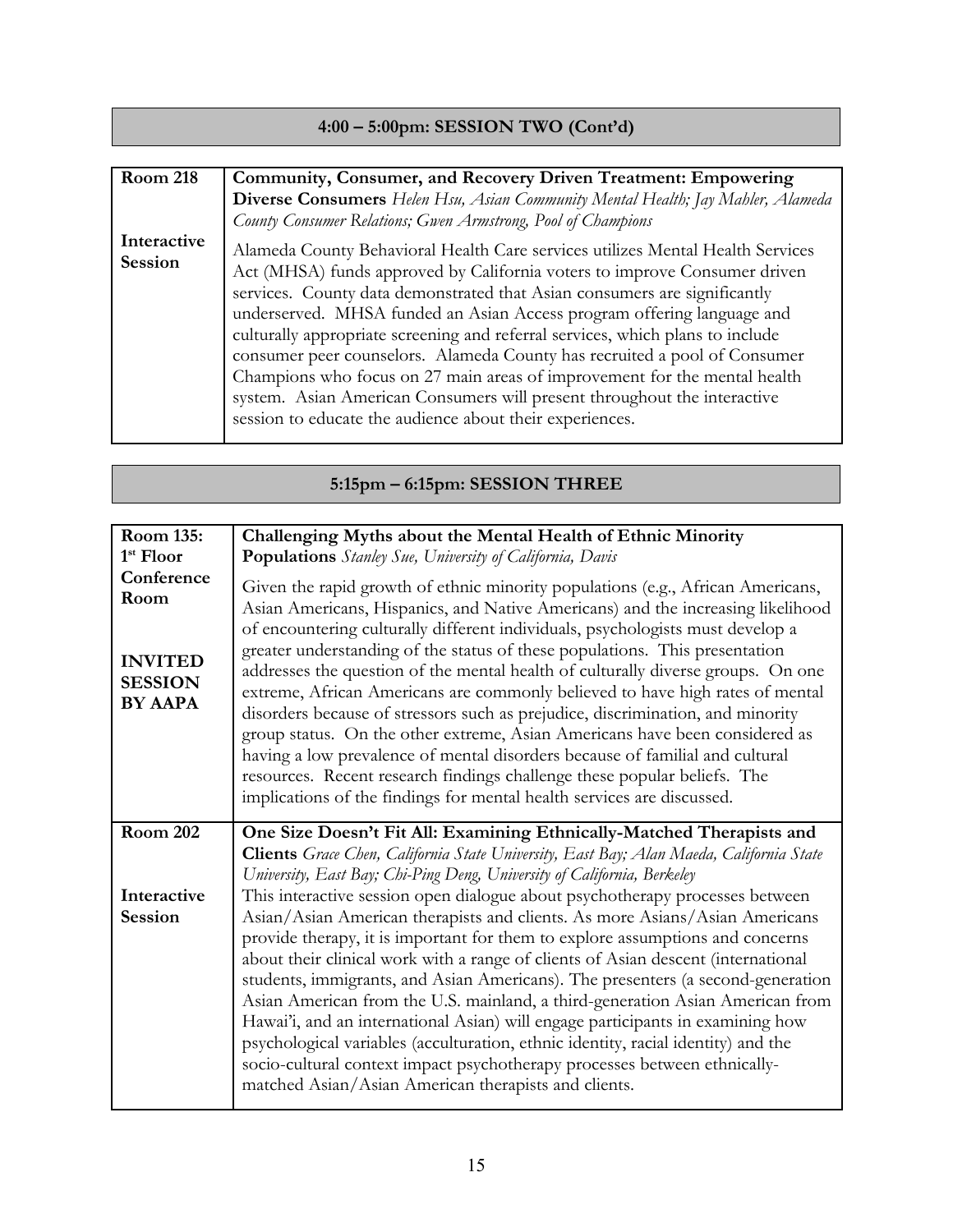# **5:15pm – 6:15pm: SESSION THREE**

| <b>Room 203</b><br>Symposium  | Anthropological Conceptions of 'Face' among Chinese: Clinical and<br><b>Community Interventions</b> Lawrence Yang (Chair), Columbia University; Yu-Wen<br>Chou, Columbia University; Nolan Zane (Discussant), University of California, Davis<br>This symposium will provide an interdisciplinary examination of the 'face'<br>construct in Chinese society by drawing upon anthropological literature and<br>providing illustrative clinical examples to inform individual and community-level<br>anti-stigma interventions among Chinese immigrants with mental illness.<br>Presenter #1, through an in-depth anthropological analysis, will illustrate the<br>theoretical elements of 'face' and how loss of 'face' reveals the ways in which                                                                           |
|-------------------------------|----------------------------------------------------------------------------------------------------------------------------------------------------------------------------------------------------------------------------------------------------------------------------------------------------------------------------------------------------------------------------------------------------------------------------------------------------------------------------------------------------------------------------------------------------------------------------------------------------------------------------------------------------------------------------------------------------------------------------------------------------------------------------------------------------------------------------|
|                               | stigma manifests. Presenter #2 will describe psychological interventions that apply<br>these anthropological concepts to community-level clinical work with Chinese<br>immigrants with schizophrenia in New York City. The Discussant will integrate<br>these anthropological and clinical examples by incorporating this material with<br>existing culturally-competent interventions with Chinese-Americans.                                                                                                                                                                                                                                                                                                                                                                                                             |
| <b>Room 204</b>               | Never Be Lonely Again: Make Your Own AAPA Regional Group John C.<br>Wu, Asian Pacific Family Center of Pacific Clinics; Mikaru Lasher; Paul Wang, Alliant<br>International University – CSPP; Kane Tung, Fairleigh Dickinson University                                                                                                                                                                                                                                                                                                                                                                                                                                                                                                                                                                                    |
| Interactive<br><b>Session</b> | Panel presentation on starting AAPA regional groups. Panel members have<br>successfully started three different regional groups, one in the west coast and two<br>in the east coast. Presenters will describe the benefits of regional groups for the<br>individual members, their communities, and the organization itself. How regional<br>groups can form collaborations with other groups in their community as well as<br>help feel more connected to their community will also be discussed. The panel<br>will share experiences gained from instituting their own regional groups and<br>provide a framework for others interested in starting regional groups in their area.<br>Panelists will include both psychologists and students, to demonstrate how<br>members at all levels of experience can be involved. |
| <b>Room 206</b>               | AACI's Center for Survivors of Torture: A Model of Collaboration Jorge Wong,<br>Sarita Kohli, Sally Sharrock, & Armina Husik: Asian Americans for Community<br>Involvement                                                                                                                                                                                                                                                                                                                                                                                                                                                                                                                                                                                                                                                 |
| Interactive<br><b>Session</b> | Working with survivors of torture takes multiple areas of expertise. A survivor of<br>torture often does not have legal status in the U.S. and requires specialized legal<br>and advocacy services. Intensive language and cultural specific case management<br>are needed to secure housing, employment, and education. Medical services are<br>required to ensure their physical wellbeing. Psychiatric and psychological services<br>are needed to address post traumatic symptomatology. Professional training to<br>direct healthcare service providers is important for the identification signs and<br>symptoms of trauma and torture presented in the primary health care setting.<br>Mitigation of vicarious traumatization is also important.                                                                    |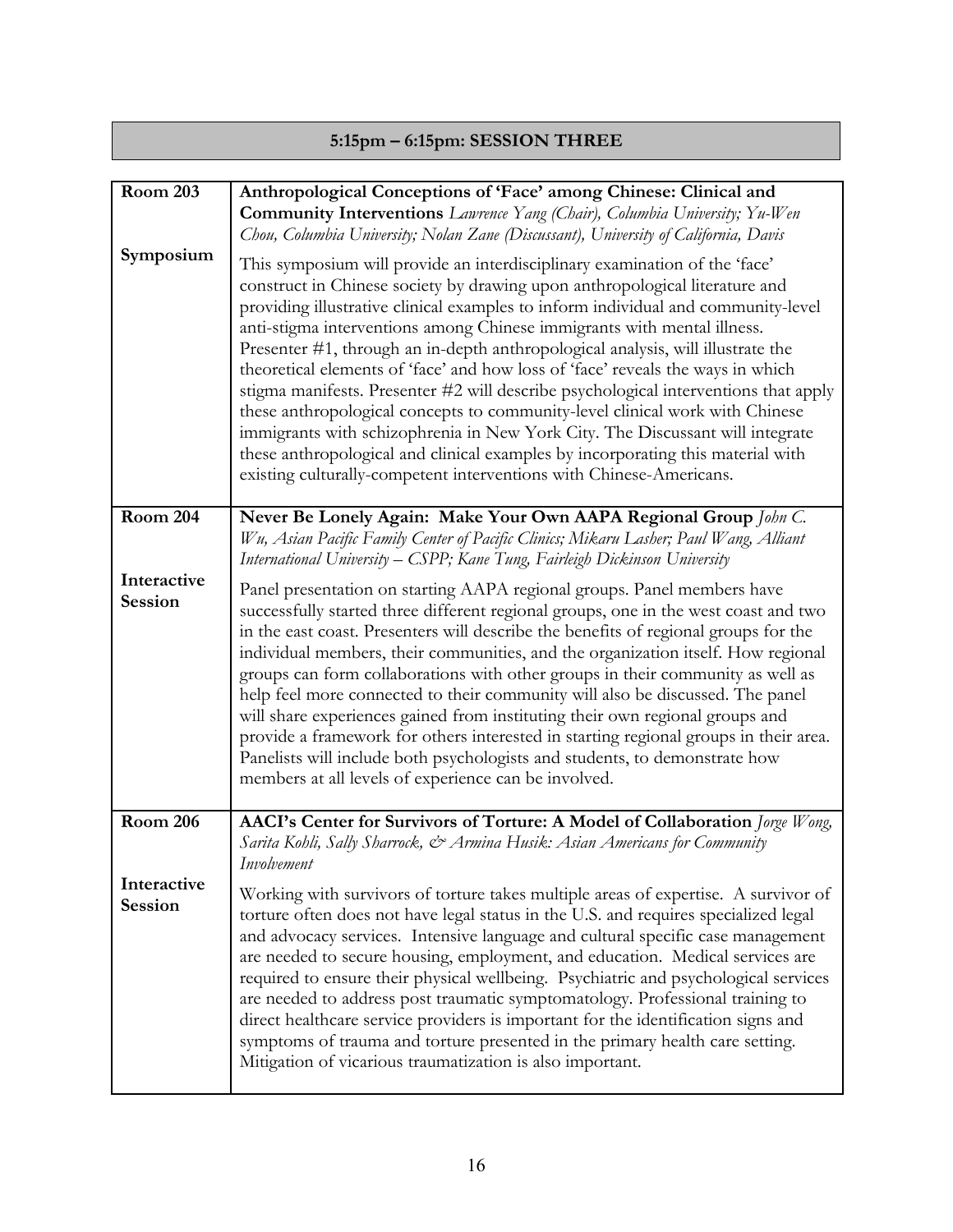# **5:15 – 6:15pm SESSION THREE (Cont'd)**

| <b>Room 208</b><br><b>INVITED</b><br><b>SESSION</b><br>BY<br><b>NAAPIMHA</b> | Among our Kin - a Documentary Film-in-Progress Exploring Mental<br>Health among Asian American Pacific Islanders Pearl Park, Light Fish Arts,<br>Inc.; Can Truong<br>A preliminary rough cut of Among Our Kin offers intimate portraits of Asian<br>Americans living with mental illness. As the first documentary about mental health<br>issues among Asian Americans, it is a historic effort to examine and explore the<br>complex sociological and psychological issues for Asian American mental health<br>consumers. Can Truong is one of the consumers highlighted in the film and will<br>be available to answer questions about his experience as a consumer. The film was<br>conceived by Pearl J. Park and is being produced by Light Fish Arts, LLC. This<br>film is fiscally sponsored by the Independent Feature Project. A portion of the<br>film funded by the California Endowment is sponsored by the Mental Health<br>Association of California.                                                                          |
|------------------------------------------------------------------------------|----------------------------------------------------------------------------------------------------------------------------------------------------------------------------------------------------------------------------------------------------------------------------------------------------------------------------------------------------------------------------------------------------------------------------------------------------------------------------------------------------------------------------------------------------------------------------------------------------------------------------------------------------------------------------------------------------------------------------------------------------------------------------------------------------------------------------------------------------------------------------------------------------------------------------------------------------------------------------------------------------------------------------------------------|
| <b>Room 210</b><br><b>INVITED</b><br><b>SESSION</b><br><b>BY AAPA</b>        | The Cultural Paradox of International Adoption: A Behavioral Science<br>Perspective Richard M. Lee, University of Minnesota<br>This presentation examines the role of behavioral science research in the study of<br>children adopted internationally from Asia. An overview is provided of<br>international adoption statistics with a particular focus on children adopted from<br>Asia. Past racial controversies are addressed and the role of behavioral science in<br>addressing, perpetuating, and resolving the controversies is examined. The<br>presentation concludes with new research directions in adoption studies.                                                                                                                                                                                                                                                                                                                                                                                                           |
| <b>Room 216</b><br><b>INVITED</b><br><b>SESSION</b><br><b>BY AAPA</b>        | 2007 AAPA Dissertation Award Presentation: Patterns of Acculturation and<br>Resilience within the Asian-Indian Diaspora<br>Chair: Lisa A. Suzuki, New York University, AAPA Awards Committee<br>Awardee: Neha Navsaria, Temple University<br>Researchers studying the Asian Indian population frequently focus on the<br>immigration pathway from India to the U.S. and examine culture as a variable<br>related to psychological vulnerability. However, many Asian Indians are "double<br>migrants" who have migrated to other countries before entering the U.S. and who<br>possess considerable expertise in the management of their minority status, in the<br>reconstruction of their ethnicities, and in the negotiation of their cultural systems.<br>This presentation explores the experiences of Asian Indians whose origins are<br>based in East Africa, as well as India, and who currently live in the US and UK,<br>addressing patterns of acculturation and cultural sources of resiliency for the Asian<br>Indian disapora. |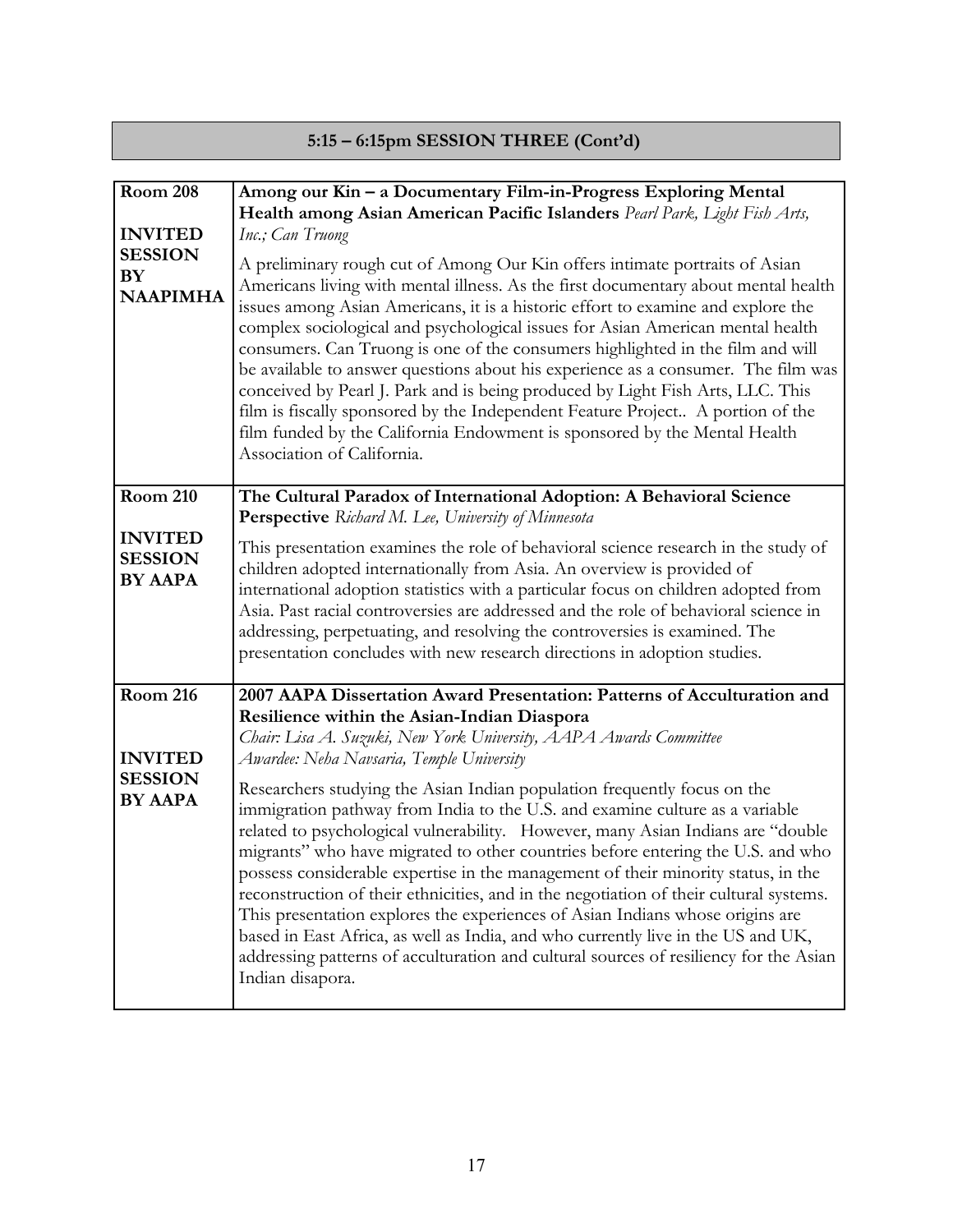### **5:15 – 6:15pm SESSION THREE (Cont'd)**

| <b>Room 217</b>               | Developing Solidarity Within and Between Graduate Student Communities<br>of Color Cathryn Fabian, Jennifer Yim, & Courtney Cogburn: University of Michigan                                                                                                                                                                                                                                                                                                                                                                                                                                                                                                                                                                                                                                                                                                                                                                                |
|-------------------------------|-------------------------------------------------------------------------------------------------------------------------------------------------------------------------------------------------------------------------------------------------------------------------------------------------------------------------------------------------------------------------------------------------------------------------------------------------------------------------------------------------------------------------------------------------------------------------------------------------------------------------------------------------------------------------------------------------------------------------------------------------------------------------------------------------------------------------------------------------------------------------------------------------------------------------------------------|
| Interactive<br><b>Session</b> | With the increasing elimination of affirmative action policies from institutions of<br>higher learning, it is imperative for graduate students of color to work together to<br>develop and protect an academic climate that openly addresses issues of diversity,<br>and provides support for individuals from marginalized social backgrounds. The<br>purpose of this interactive session is to identify common issues faced among<br>psychology graduate students of color, share our experiences as student<br>organization leaders working together toward promoting institutional diversity,<br>and collaboratively brainstorm strategies that students can use to build coalitions<br>across communities which advocate for issues of diversity at their universities.                                                                                                                                                              |
| <b>Room 218</b>               | Promoting Community Connections and Social Justice in a University<br><b>Counseling Center</b> Mary Ann Takemoto (Chair), California State University, Long                                                                                                                                                                                                                                                                                                                                                                                                                                                                                                                                                                                                                                                                                                                                                                               |
| Symposium                     | Beach; Kirstyn Chun, Ferdinand Arcinue, Diane Hayashino: California State University,<br>Long Beach                                                                                                                                                                                                                                                                                                                                                                                                                                                                                                                                                                                                                                                                                                                                                                                                                                       |
|                               | The purpose of this symposium is to show different strategies for Asian American<br>psychologists working in a university counseling center to build connections with<br>the Asian American campus community and promote positive mental health. A<br>large urban university with a student population of 35,000 is like a small town and<br>the counseling center psychologists must work like community psychologists. In<br>addition to traditional clinical work, psychologists on campus provide<br>consultation and outreach, as well as prevention-oriented work to extend services<br>to communities of color. Asian American psychologists are in a unique position<br>to help promote multiculturalism on campus and advocate for social justice issues,<br>as well as a teaching and training role. This symposium will highlight the roles<br>played by three Asian American psychologists at a university counseling center. |

### **7:00pm – 9:00pm AAPA Banquet Empress of China Restaurant 838 Grant Avenue, San Francisco (Chinatown) Phone: 415-434-1345**

First bus leaves at 6:30. Second bus leaves at about 6:45. Bus seats are limited: the later bus is particularly likely to fill. Taxicabs are also available in front of AIU.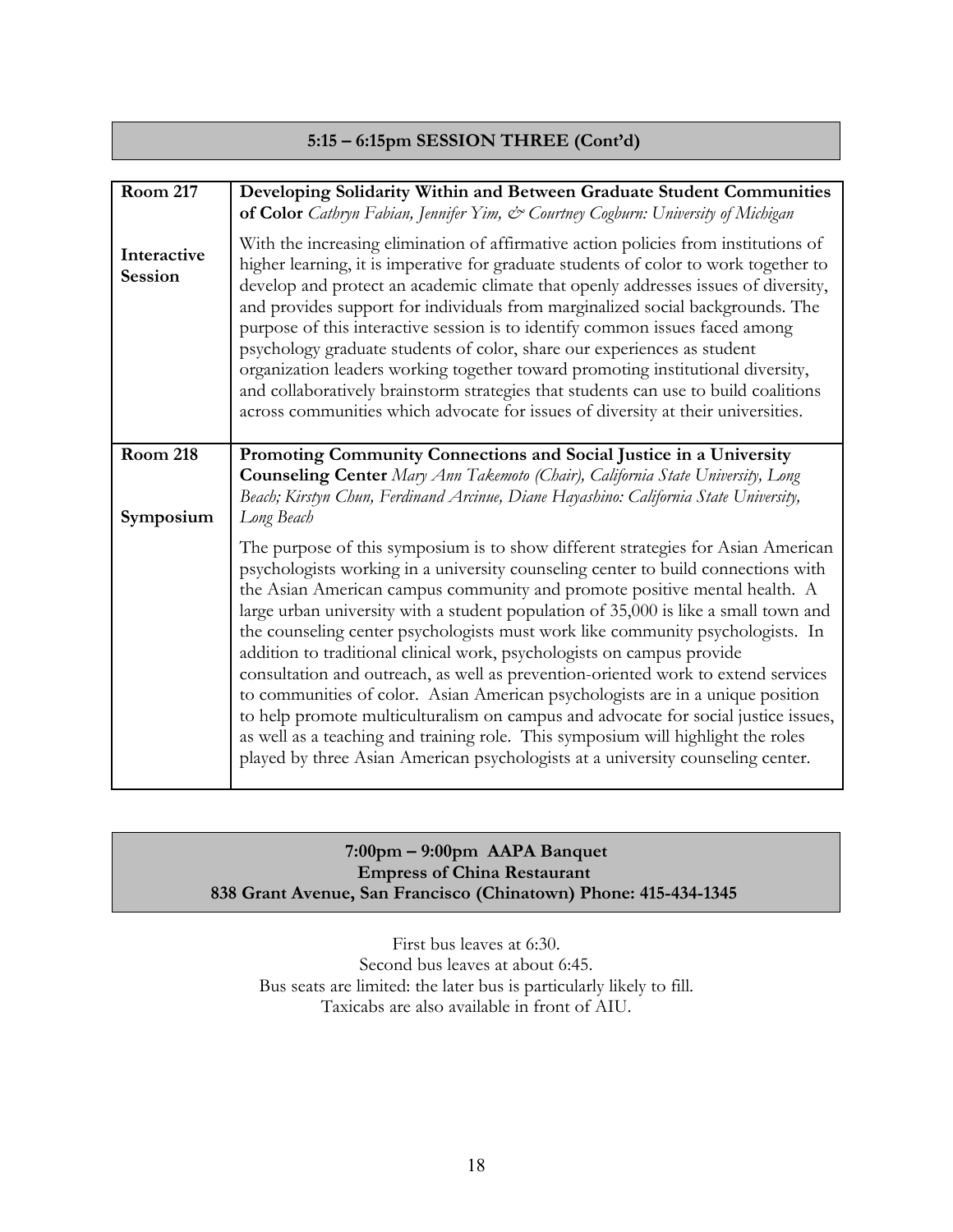## **FRIDAY, AUGUST 17**

### **Registration: & Breakfast Starting at 8:00am: Alliant International University (AIU) Lobby**

### **ALL DAY EVENTS:**

### **AAPA Book Drive for Student Scholarships: Friday 8:00am – 2:00pm, AIU Lobby. All proceeds benefit the Student Travel Fund**

### **Educational Tours – Departing Time & Location**

**PLEASE BE ON TIME!** Van, Ferry, & Docents Don't Wait!!! Seats/Space are not guaranteed without advance registration. See last page of program for tour descriptions.

*Community Mental Health Programs* – **8:45am at AlU Tour Booth** *Angel Island State Park* – **11:15am at AlU Tour Booth (\$13.50 ferry fee+\$2.5 tour fee)** *RAMS Sites* – **12:45pm at AIU Tour Booth** *Chinatown Heritage Walk & Tour of Chinatown* – **1:15pm at the Chinese Culture Center of San Francisco (750 Kearny Street, 3rd floor, in Chinatown)**

**9:00am – 12:00pm Morning Workshops**

| <b>Room 202</b>                                     | Transformative Teaching: How to Teach about Race and Culture, Address                                                                                                                                                                                                                                                                                                                                                                                                                                                                                                                                                                                                                                                                                                                   |
|-----------------------------------------------------|-----------------------------------------------------------------------------------------------------------------------------------------------------------------------------------------------------------------------------------------------------------------------------------------------------------------------------------------------------------------------------------------------------------------------------------------------------------------------------------------------------------------------------------------------------------------------------------------------------------------------------------------------------------------------------------------------------------------------------------------------------------------------------------------|
|                                                     | Resistance, Encourage Application, and Contribute to Social Justice                                                                                                                                                                                                                                                                                                                                                                                                                                                                                                                                                                                                                                                                                                                     |
|                                                     | Karen L. Suyemoto, University of Massachusetts Boston & Alvin N. Alvarez, San Francisco                                                                                                                                                                                                                                                                                                                                                                                                                                                                                                                                                                                                                                                                                                 |
|                                                     | State University                                                                                                                                                                                                                                                                                                                                                                                                                                                                                                                                                                                                                                                                                                                                                                        |
| <b>INVITED</b><br><b>WORKSHOP</b><br><b>BY AAPA</b> | This workshop is for those who are designing or currently teaching courses that aim<br>to foster culturally sensitive and anti-racist psychological practice (therapy, research,<br>organizational advocacy). It aims to address how to teach in ways that foster<br>insights into how social systems (e.g. race, culture, social class) affect one's own<br>worldviews and one's engagement with psychological research and therapy. The<br>workshop will address curricular and pedagogical methods to meet the Multicultural<br>Guidelines, dealing with resistance to multiculturalism in psychology, and teaching<br>about clinical applications.                                                                                                                                  |
| <b>Room 203</b>                                     | International Collaborations and Community Interventions Gargi Roysircar,                                                                                                                                                                                                                                                                                                                                                                                                                                                                                                                                                                                                                                                                                                               |
|                                                     | Antioch University New England & Cirecie West-Olatunji, University of Florida                                                                                                                                                                                                                                                                                                                                                                                                                                                                                                                                                                                                                                                                                                           |
| <b>INVITED</b><br><b>WORKSHOP</b><br><b>BY AAPA</b> | This workshop presents an approach to disaster response work integrating culture-<br>centered interventions, training of graduate students as volunteer relief workers, and<br>a shift in focus from psychotherapy for individual trauma to community inter-<br>ventions for normative grief and trauma responses. We will describe community<br>interventions, volunteer training, and research on volunteer preparedness in<br>response to the tsunami in Southern India, Hurricanes Katrina and Rita, and mental<br>health outreach in orphanages in Botswana and South Africa. We will discuss<br>training student volunteers in Paulo Freire's pedagogical framework of social justice<br>and in self-care, utilization of resources of resilience, and multicultural sensitivity. |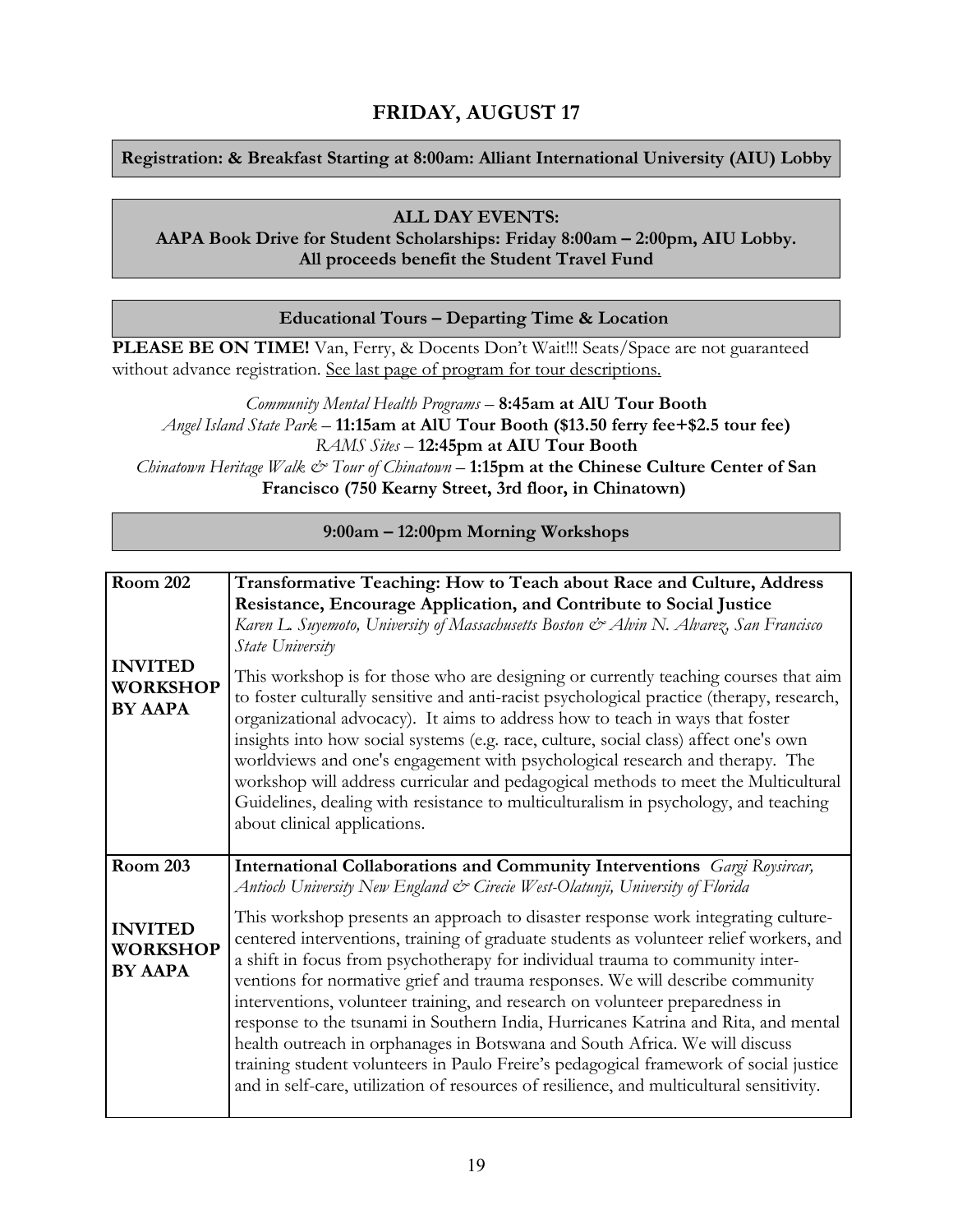| 9:00am - 12:00pm Morning Workshops (Cont'd)                                   |                                                                                                                                                                                                                                                                                                                                                                                                                                                                                                                                                                                                                                                                                                                                                                                             |  |
|-------------------------------------------------------------------------------|---------------------------------------------------------------------------------------------------------------------------------------------------------------------------------------------------------------------------------------------------------------------------------------------------------------------------------------------------------------------------------------------------------------------------------------------------------------------------------------------------------------------------------------------------------------------------------------------------------------------------------------------------------------------------------------------------------------------------------------------------------------------------------------------|--|
| <b>Room 206</b><br><b>INVITED</b><br><b>WORKSHOP</b>                          | Breaking The Silence, Coping With Suicide And Depression David Takeuchi,<br>University of Washington; Janet Soohoo, Asian Counseling and Referral Services, Seattle,<br>Washington; Kinike Bermudez Walker, Consumer Advocate, NAAPIMHA Board; Anisha<br>Imhoff-Kerr, former Citizen Organizer/Statewide Trainer, New Mexico Department of<br>Health/Office of Consumer Affairs; Kana Enomoto, US Department of HHS, SAMHSA                                                                                                                                                                                                                                                                                                                                                                 |  |
| BY<br><b>NAAPIMHA</b>                                                         | Suicide ranks as the eighth leading cause of death among AAPIs for all ages,<br>compared to eleventh for the overall US population. This workshop will provide an<br>overview of suicide, depression and factors that place a person at risk for<br>experiencing these problems. It offers a first hand account by individuals who have<br>attempted suicide and individuals who have experienced the loss of a family<br>member through suicide. And finally, there will be an opportunity to discuss areas<br>for future research, development of strategies to cope with suicide in the<br>community and on college campuses that can build on work that is being done by<br>SAMHSA at the federal level.                                                                                |  |
| <b>Room 208</b><br><b>INVITED</b><br><b>WORKSHOP</b><br>BY<br><b>NAAPIMHA</b> | Substance Abuse And Mental Health: Bridging The Gap Ann Yabusaki,<br>Coalition for Drug Free Hawaii; Darryl Inaba, Genesis of Asante Health System, Central<br>Point, OR; Nolan Zane, National Research Center on Asian American Mental Health,<br>University of California - Davis<br>There are countless barriers that prevent the field from dealing with substance abuse<br>and mental health together. Current training curricula, program development,<br>intervention strategies, sources of funding and research continue to see them as                                                                                                                                                                                                                                            |  |
|                                                                               | separate and distinct. This is unfortunate since many who experience problems in<br>one area have difficulty in the other. Among AAPIs, including youth, the problems<br>remain hidden with little discussion in the community. This workshop will look at<br>the data, risk factors, challenges in addressing the problems and the successes within<br>the Juvenile Court system in Hawaii.                                                                                                                                                                                                                                                                                                                                                                                                |  |
| <b>Room 217</b><br><b>INVITED</b><br><b>WORKSHOP</b><br><b>BY RAMS</b>        | It Takes a Village: A Culturally Competent, Community-Based,<br>Multidisciplinary Approach to Meet the Needs of a Diverse Population Kavoos<br>G. Bassiri, RAMS; Eddie Chiu, RAMS Asian Family Institute; Lin Lin, RAMS Broderick<br>Street Adult Residential Facility; Chiaki Sasaki, RAMS Bridge To Wellness; Jovita Ramos,<br>RAMS Hire-Ability Vocational Services; Kenneth Lee, RAMS Child, Youth & Family<br>Services – Wellness Centers Program; Christina Shea, RAMS Child, Youth & Family Services;<br>Jayoung Heo, RAMS National Asian American Psychology Training Center                                                                                                                                                                                                        |  |
|                                                                               | For over thirty years, RAMS, Inc. - a private, non-profit agency in San Francisco<br>emphasizing in serving the Asian American population - has been at the forefront<br>in developing, providing, and advocating for culturally competent & innovative<br>services. It Takes a Village illustrates, through didactic and case presentations, how<br>an organization strategizes to meet the ever-changing needs of the community. A<br>multidisciplinary expert panel presents on practice theories and applications,<br>cultivating leadership & facilitating advocacy efforts, building partnerships &<br>collaborations, and describe professional experiences in providing mental health,<br>vocational, and consultation services in various settings (clinic, schools, residential). |  |

Е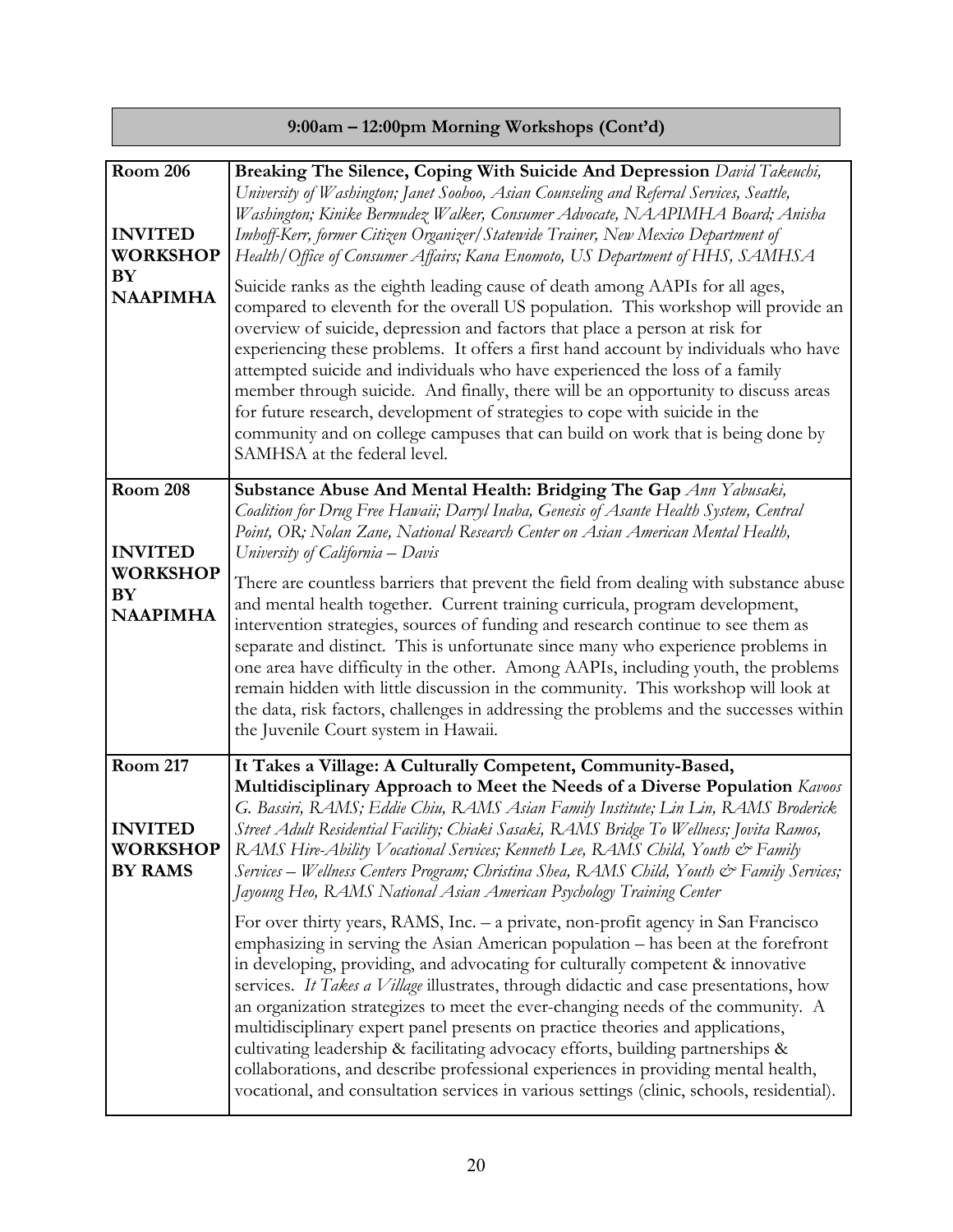### **12:00pm – 1:00pm Lunch (on own)**

# **1:00 – 4:00pm Afternoon Workshops**

| <b>Room 202</b><br><b>INVITED</b><br><b>WORKSHOP</b><br><b>BY AAPA</b> | <b>Using Qualitative Methods in Asian American Communities</b><br>Lisa A. Suzuki, New York University; Muninder K. Ahluwalia, Montclair State University;<br>Kwong-Liem Karl Kwan, University of Missouri at Columbia<br>This workshop will highlight how qualitative methods can enhance the field of<br>Asian American research. The presenters will provide an overview and critique of<br>qualitative methods as they pertain to mental health research with Asian Americans,<br>and address issues that arise when conducting research with this community. Use of<br>mixed methodology will also be discussed. Participants are invited to bring projects,<br>data, and ideas that they are currently working on to get feedback from the<br>presenters and other participants. |
|------------------------------------------------------------------------|---------------------------------------------------------------------------------------------------------------------------------------------------------------------------------------------------------------------------------------------------------------------------------------------------------------------------------------------------------------------------------------------------------------------------------------------------------------------------------------------------------------------------------------------------------------------------------------------------------------------------------------------------------------------------------------------------------------------------------------------------------------------------------------|
| <b>Room 203</b>                                                        | The Invisible Crisis: Do Eating Disorders Exist among Asian Americans?<br>Mary Gee, Davis Y. Ja & Associates, Inc; Hue-Sun Ahn, College of New Jersey                                                                                                                                                                                                                                                                                                                                                                                                                                                                                                                                                                                                                                 |
| <b>INVITED</b><br><b>WORKSHOP</b><br><b>BY</b><br><b>NAAPIMHA</b>      | Eating disorders (EDs) affect up to 8 million Americans and have the highest<br>mortality rate of any psychiatric disorder. Exact statistics on the prevalence of<br>eating disorders among women of color still remain largely unavailable. Stereotypes<br>of Asian American women may contribute to the assumption that this population is<br>immune to Eds but cultural risk factors and anecdotal evidence indicate otherwise.<br>This session will focus on current knowledge on eating disorders and Asian<br>American females, provide a forum for dialogue regarding eating disorders<br>treatment/research/advocacy/policy issues, and explore the role of advocacy and<br>avenues for individual/community involvement.                                                     |
| <b>Room 206</b>                                                        | Building the Mosaic: Addressing South Asian Mental Health Needs through                                                                                                                                                                                                                                                                                                                                                                                                                                                                                                                                                                                                                                                                                                               |
| <b>INVITED</b><br><b>WORKSHOP</b><br><b>BY AAPA</b>                    | <b>Community Collaborations</b> Shamin Ladhani (Chair), Wheaton Franciscan Healthcare;<br>Sushama Kirtikar, Founder & President of Providing Educational, Humanistic and Cultural<br>Hope for the south Asian American Network; Hamid Khan, Executive Director, South Asian<br>Network; Razia Kosi, Howard County Public School System, Counselors Helping (South)<br>Asians/Indians,Inc.; Neera Nijhawan Puri, South Asian Psychological Networking<br>Association; Vani Rao, Director Neuropsychiatry Fellowship Program, Brain Injury Program,<br>Johns Hopkins Hospital; Nita Tewari (Discussant), University of California, Irvine                                                                                                                                               |
|                                                                        | South Asian Americans are the fastest growing Asian American subgroup and are<br>growing incrementally each year. Mental health services provided through grass-<br>roots community organizations across the United States have been instrumental in<br>addressing immigration related trauma and displacement, loss of familial networks,<br>generational conflict, acculturation and pressure to maintain cultural values, thereby<br>increasing successful mental health utilization in the South Asian community. This<br>workshop will address intervention needs and strategies in the South Asian<br>Community and overview the processes of starting outreach efforts to the<br>community in order to build a grassroots organization and engage in advocacy.                 |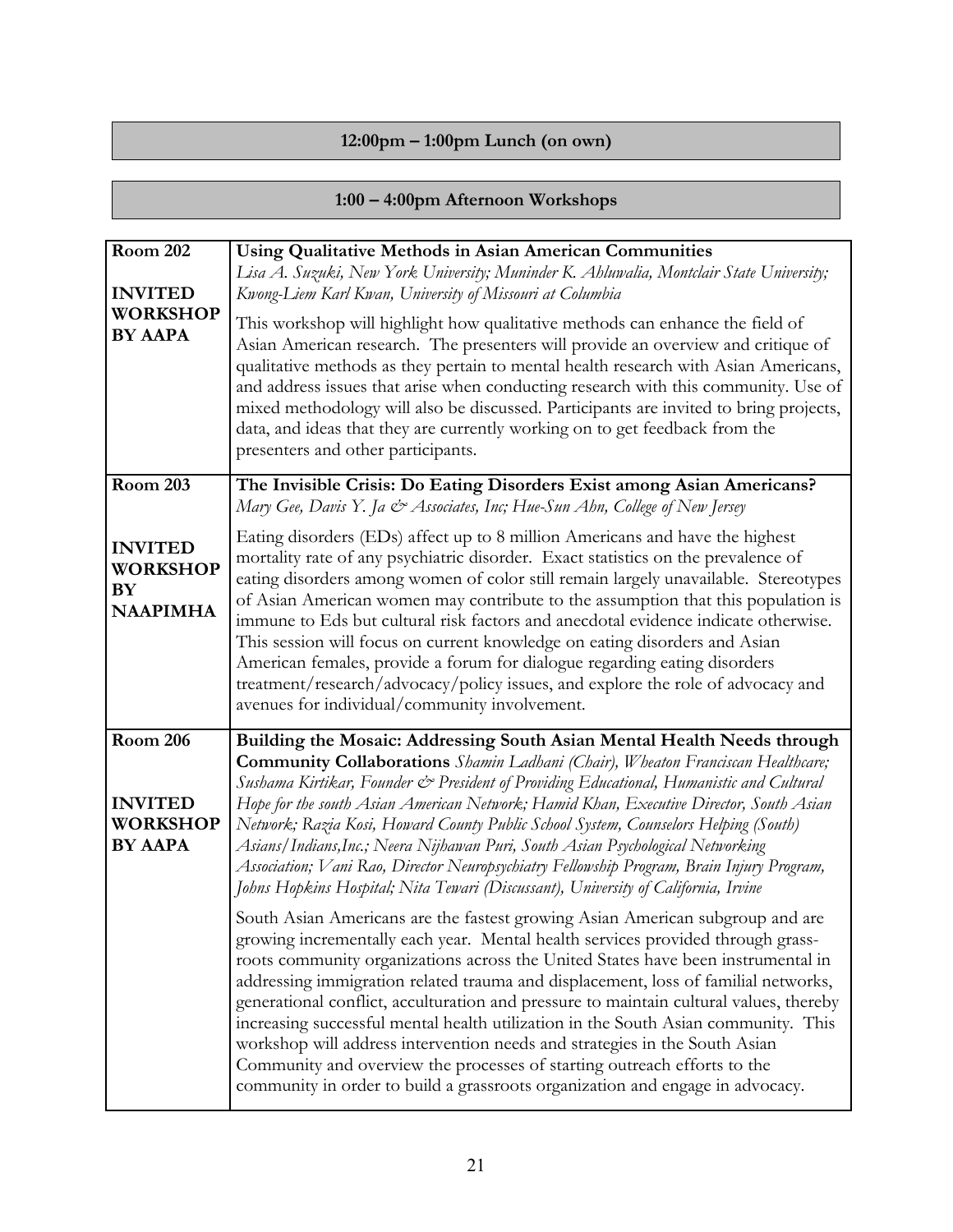| 1:00 – 4:00pm Afternoon Workshops (Cont'd) |
|--------------------------------------------|
|--------------------------------------------|

| <b>Room 208</b>                                                                      | Mindfulness and Meditation amongst Asian American Women: Practice and<br>implications for self and other-oriented work Susana M. Lowe, Argosy University &<br>Juli Fraga, University of California at San Francisco: Co-Chairs of AAPA Division on Women                                                                                                                                                                                                                                                                                                                                                                                                                                                                                                                                                                                                                                                                                                                                                                                                                                           |
|--------------------------------------------------------------------------------------|----------------------------------------------------------------------------------------------------------------------------------------------------------------------------------------------------------------------------------------------------------------------------------------------------------------------------------------------------------------------------------------------------------------------------------------------------------------------------------------------------------------------------------------------------------------------------------------------------------------------------------------------------------------------------------------------------------------------------------------------------------------------------------------------------------------------------------------------------------------------------------------------------------------------------------------------------------------------------------------------------------------------------------------------------------------------------------------------------|
|                                                                                      | API women and their allies are invited to explore mindfulness practices as tools for<br>health, stress management, and coping. We will practice breath-focused sitting<br>meditation, body scan, walking meditation, and time permitting, a Mehta (loving<br>kindness) meditation. In the spirit of DoW, we will gather to connect with one<br>another, discuss healing and awareness within the self, and consider the work we do<br>outside of the self and in politicized spaces.                                                                                                                                                                                                                                                                                                                                                                                                                                                                                                                                                                                                               |
| <b>Room 217</b><br><b>INVITED</b><br><b>WORKSHOP</b><br><b>BY</b><br><b>NAAPIMHA</b> | Moving Ahead: Developing Strategies To Address Mental Health/Substance<br>Abuse Issues Within The AAPI Community<br>D.J. Ida, NAAPIMHA; Larke Huang, US Department of HHS, SAMHSA; Kimo<br>Alameda, Office of Multicultural Affairs, Adult Mental Health Division, State of Hawaii; John<br>Li, Korean Student Association, VA Tech; Mary Grace Campos, Multicultural Programs and<br>Services, VA Tech; David Mineta, San Mateo County Asian American Recovery Services, Inc.<br>The tragic events of VA Tech highlighted the necessity to address mental health<br>issues in all our communities. Stigma, lack of culturally and linguistically competent<br>services, different perceptions of mental health and lack of awareness all impact the<br>ability of Asian Americans, Native Hawaiians and Pacific Islanders to receive quality<br>care. This workshop will provide an overview of the issues at the local, national and<br>federal level with the intent of developing strategies and policies that address the<br>mental health and substance abuse issues within our communities. |